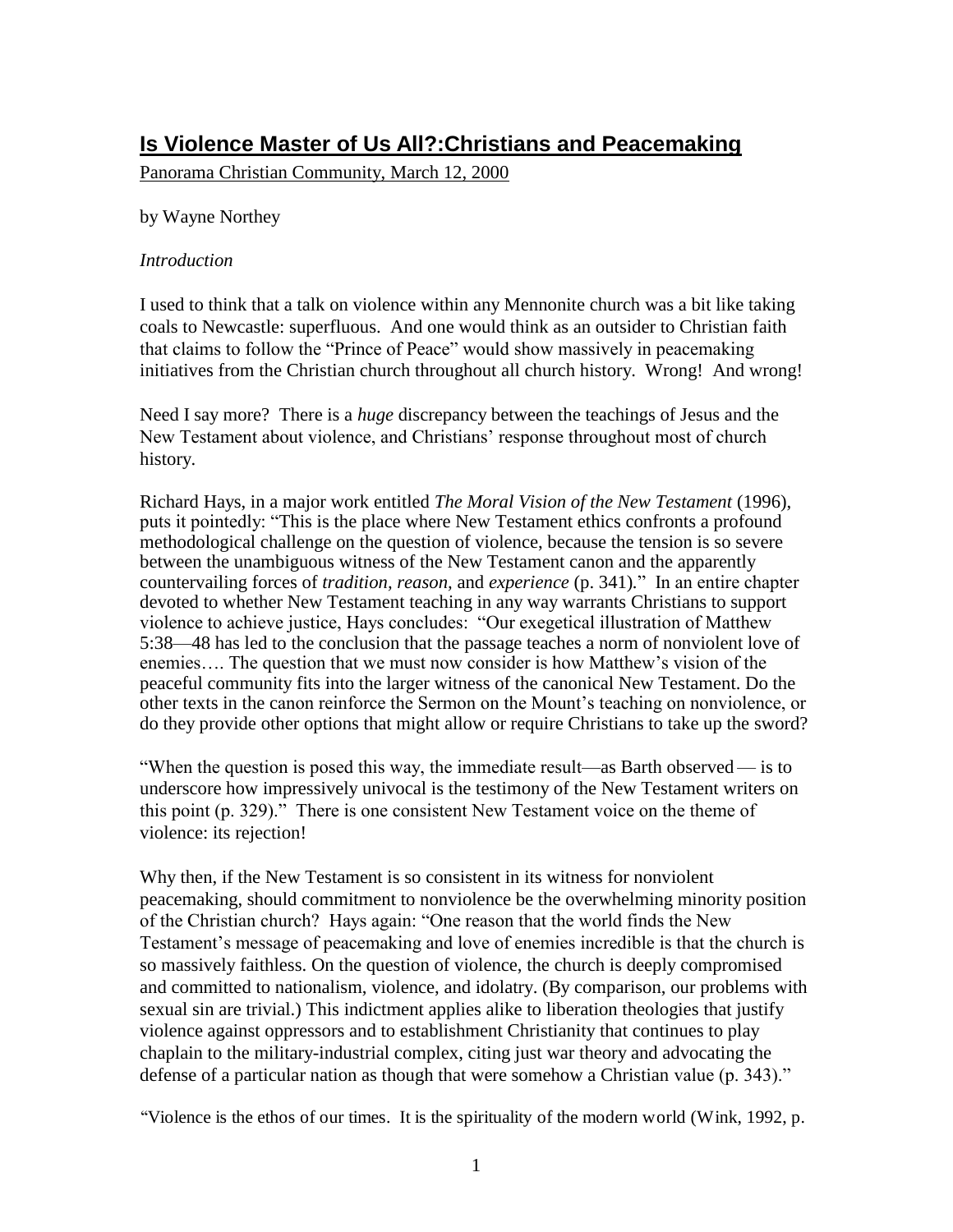13).'', writes one contemporary cultural observer and New Testament theologian, Walter Wink. More than any religious spirituality, including Christian, violence is the cultural air we breathe like no other. How can this be so after 2,000 years of Christian influence on culture? Simply put, as Søren Kierkegaard wrote: ''My position is that the whole prevailing official proclamation of Christianity is a conspiracy against the Bible - we suppress what does not suit us (quoted in Bellinger, forthcoming).''

This century has seen more people slaughtered than all previous centuries combined - 107 millions in wars and regional conflicts by the mid-90's. Christians have led, blessed, and participated in the vast majority of this killing, and continue to do so into the third millennium. What ever happened to following Jesus on the issue of violence?

I wish to pursue that question, but not answer the ''What shall we do?'' question begged by the following presentation. That question would take another whole discussion!

# [**Story** - Dennis Bullett]

### *Pre-Christian Origin of Contemporary Ethos of Violence*

Walter Wink traces Western history's central ethos of violence to the Babylonian creation myth in existence well over a thousand years before Christ. Creation is seen in Babylonian religion as an act of violence.

"The creation myth, *Enuma Elish*, tells the story of Apsu (the male, primeval sweet water ocean) and Tiamat (the female, primeval salt water ocean). From the commingling of the two waters came divine offspring, who in turn gave birth to more generations of gods. The young gods, however, disturbed the peace of Tiamat and Apsu, who decided to destroy the younger generation of gods. Apsu was killed before he could carry out his evil plans. Tiamat, enraged, planned evil against her offspring to avenge Apsu. The young gods then asked the young upstart, Marduk, to lead them in battle. Marduk agreed, defeated Tiamat's forces and sliced her carcass in two, creating from the one half the firmament of heaven and from the other half the foundation of the earth. Thus, Marduk created order out of the chaos of the waters. With the cosmos in now place, the gods started to complain to Marduk that they had too much work to do in the newly created universe. Marduk, therefore, created humans to do the work. He created the first human beings out of the blood of Tiamat's second husband and captain of her army, Kingu.

"This story shows that in the Babylonian worldview there was no absolute preference for good over evil. 'Evil' is already planned by Apsu and Tiamat before the universe has come into being (I.52; II.3). It is a normal part of the universe, not a later, alien intrusion into a fundamentally good world. Power is the ultimate morality. It is only 'by violence that the youngest of the gods establishes order (Ricoeur, 1969, p. 179).' Moreover, the violence among the gods in turn justifies human violence. The Babylonian king receives his authority from the gods. Paul Ricoeur, in his analysis of the Babylonian creation myth, makes the point that the king represents the god who in violence has overcome chaos. This means that the king's enemy represents the forces of evil, the resurgence of chaos (Ricoeur 1969, p. 196). 'Heavenly events are mirrored by earthly events, and what happens above happens below' (Wink, 1992, p. 15). Polytheism here does not offer a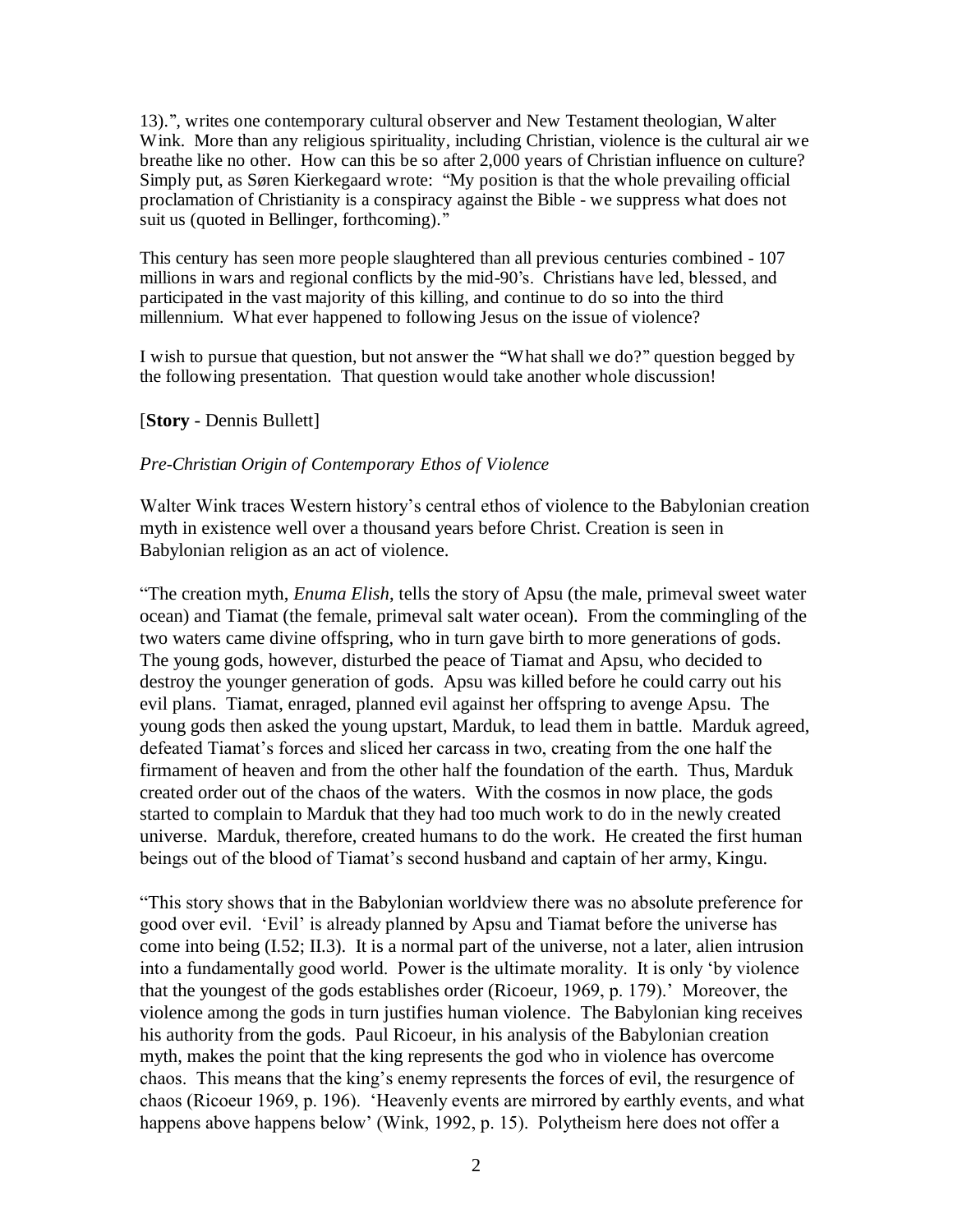solution to violence; rather, it covers the origin and life of both gods and humans with the blood of violence. (Boersma, 1999)."

Creation is a violent victory over an enemy older than creation. Evil is prior to good. Violence is in the godhead itself. Humanity is created out of bloody violence, and hence humans are seen to be violent to the very core.

''The distinctive feature of the myth,'' explains one author, ''is the victory of order over chaos by means of violence. This myth is the original religion of the status quo, the first articulation of 'might makes right'.'' He continues: ''Peace through war, security through strength: these are the core convictions that arise from this ancient historical religion (Wink, 1992, pp. 16  $\&$  $17)$ ."

With rare exceptions, this myth permeates contemporary culture the world over. This ''religion'' is at the heart of Western culture, in particular North American society, like no other rival such as Judaism or Christianity. It is pervasive in children's comics and cartoon shows. ''In a period when Christian Sunday schools are dwindling, the myth of redemptive violence has won children's voluntary acquiescence to a regimen of religious indoctrination more exhaustive and effective than any in the history of religions. Estimates vary widely, but the average child is reported to log roughly thirty-six thousand hours of television by age eighteen, including some fifteen thousand murders. In prime-time evening shows, our children are served up about sixteen entertaining acts of violence (two of them lethal) every night; on the weekend the number of violent acts almost doubles (thirty). By age sixteen, the average child spends as much time watching television as in school (Wink, 1992, p. 23).'' On my wall at work used to be a poster which read: ''If 'prison is a school for crime', is television its kindergarten?''

# *Christian Origin and History of Contemporary Christian Ethos of Violence*

There is no question that Emperor Constantine, who first legalized Christian worship in the early fourth century, also caused the Church to embrace for the first time an ethic of state violence which Christians have largely endorsed ever since. For this section, I am drawing on an unpublished manuscript by Charles Bellinger, entitled *The Geneology of Violence*, much of it *verbatim.*

1. A Short History of Christian Violence

a. As Christianity expanded into the Roman Empire during its first three centuries it met with significant resistance from the governmental authorities, which often took the form of direct persecutions resulting in Christian martyrdoms. During this period, Christians were, generally speaking, the recipients of violence rather than the perpetrators of it. After Christianity became a tolerated and then an official religion, however, it became much more common for violent acts to be carried out by Christians.

b. A notable example is the execution of Priscillian, a Spanish ascetic. His enemies in the Spanish church lobbied the Emperor Maximus, and succeeded in obtaining his condemnation for heresy. Priscillian and one of his followers, the noblewoman Eucrotia, were beheaded in 384. This was the first case in which heretics had been formally tried,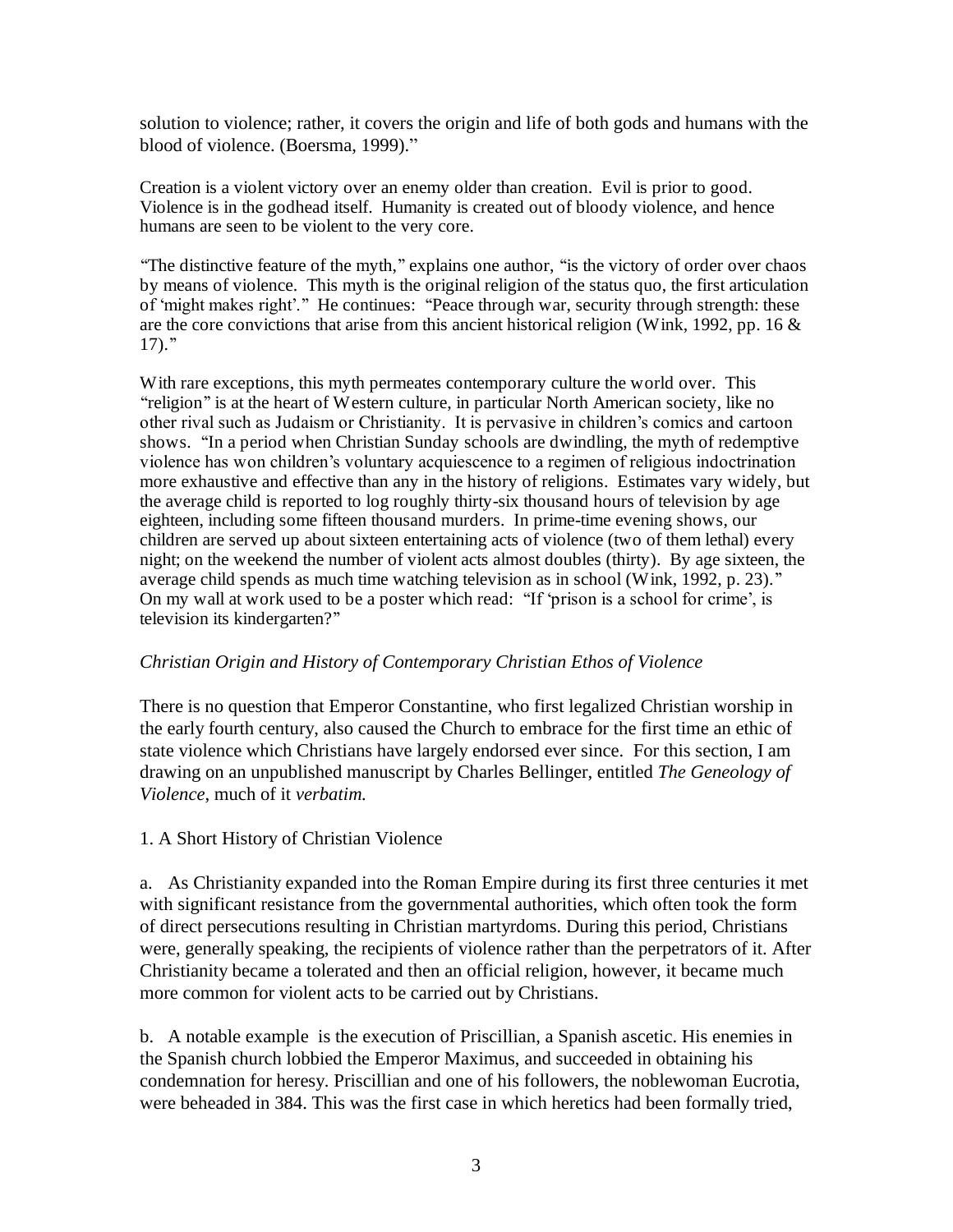convicted, and executed through the cooperation of church and state, foreshadowing the extensive powers of the Medieval Inquisition (Dowley, 1995, 150-151).

c. In the year 390, the people of Thessalonica murdered the military commander of the city. The Christian Emperor Theodosius ordered a massacre of the city's inhabitants, which resulted in more than 7,000 deaths. Under pressure of excommunication, exerted by Ambrose, Theodosius publicly repented of his sin (Dowley, 1995, p. 151).

d. The Crusades were a series of military expeditions organized by Western European Christians, during the twelfth and thirteenth centuries, in an effort to recover the Holy Land from the Muslim "infidels." The first Crusade was very successful militarily, achieving several victories over the "Turks" as the Western armies advanced toward Jerusalem. On July 1, 1097, one of the main Muslim armies was defeated and almost completely decimated by the Crusaders. Two years later the Crusaders reached Jerusalem and captured it after a relatively brief siege. In the course of taking the city they massacred most of the inhabitants—men, women, and children. Jerusalem was described by observers as being "awash in a sea of blood." The Crusaders saw their actions as being an expression of God's righteous judgment on the Muslim "infidels" who deserved to die for their rejection of Christ and their "desecration" of the Holy City. Various subsequent Crusades were carried out during the next two centuries, most resulting in military failure or short-lived Latin kingdoms in the East. The net result of the Crusades was to further separate the Eastern and Western branches of Christianity from each other and to ensure the alienation of the Muslim world from Christianity—an alienation which to a large extent has continued up to the present day (Dowley, 1995, pp. 278 - 279).

Between 1209 and 1229 a Crusade was organized against the Albigensian heretics in southern France. Because a significant portion of the nobility of that region had sided with the Albigensians, the fighting was long and drawn-out, resulting in tremendous loss of life. The Roman Catholic bishop of the city of Bezier, when asked by the besieging soldiers how to tell the heretics from the orthodox, is reported to have said: "Kill them all, God will sort them out."

e. The Inquisition was the internal European institution which corresponded to the external Crusades. Its main function was to identify and punish the "infidels" within the Western world who were perceived as a threat to society. The Inquisition was organized in the first half of the thirteenth century, largely in response to the Albigensian heresy in France, but its power was soon extended into many areas of Europe. Typically, the Inquisitors would enter a city and establish a court. They would summon all heretics to come forward and confess their heresy. Those who did so were treated with relative leniency. Those who were accused of heresy by others and found guilty were punished more severely, sometimes with death (at the hands of the civil authorities, not the Inquisitors themselves). In 1252 Pope Innocent IV officially approved the use of torture by the Inquisition to extract "the truth" from defendants. Justification for this procedure was found in the tradition of Roman law. Methods of torture included the rack and placing hot coals on the soles of the feet. At the close of the court proceedings, the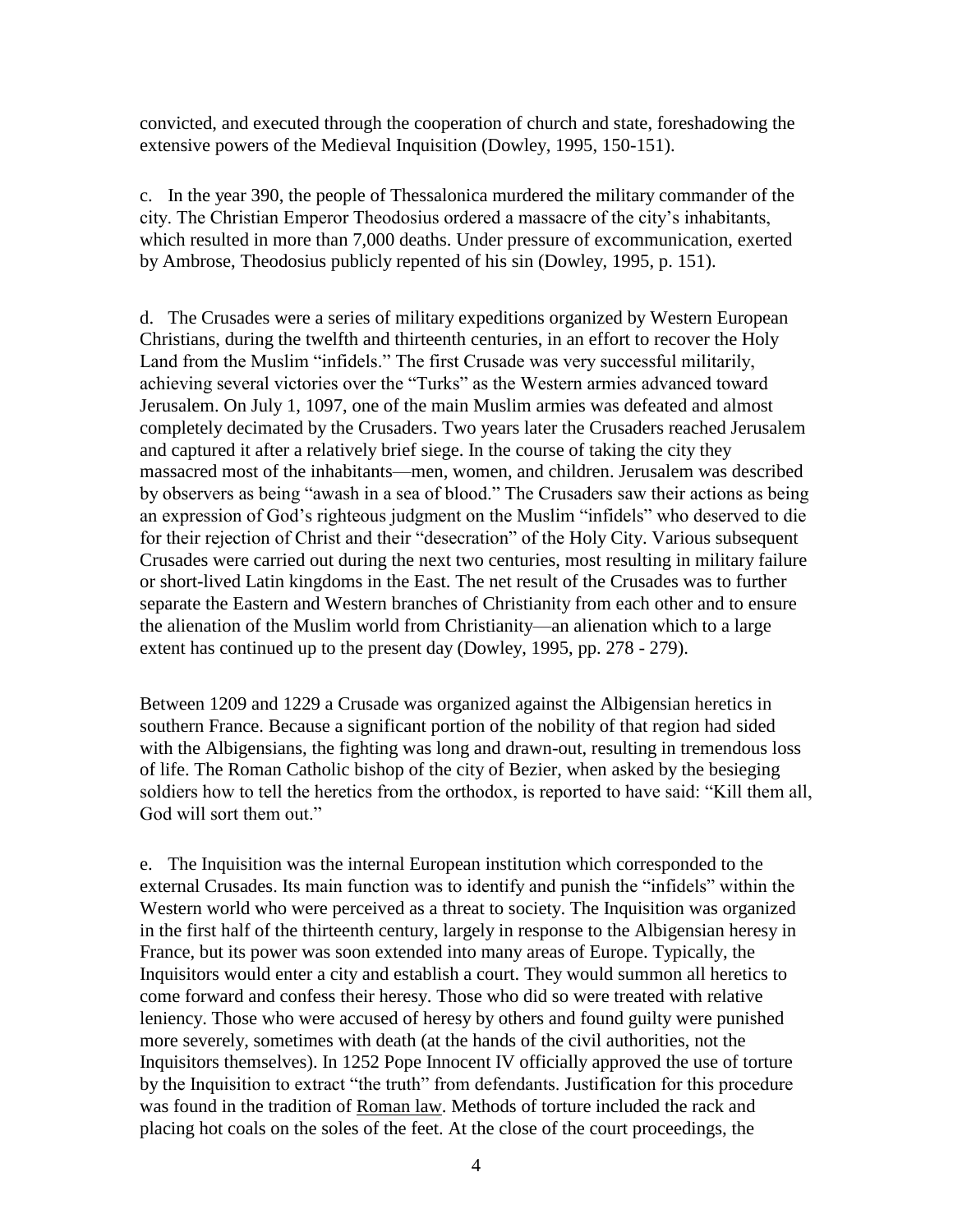sentences of those found guilty were announced publicly in a ceremony referred to as an auto-da-fé—an "act of faith (Dowley,1995, pp. 321-324)."

In 1478 a relatively autonomous branch of the Inquisition was established with papal approval in Spain. It carried out a campaign against Jews and Muslims whose conversions to Christianity were thought to be insincere, against "witches," and in later decades against those accused of Protestant leanings. Tomás de Torquemada, the notorious Grand Inquisitor of Spain, burned at the stake thousands of alleged heretics between 1487 and 1498. The Spanish Inquisition was not formally dissolved until 1834 (O'Malley, 1996).

The Dominican order provided most of the key inquisitors during the thirteenth century, and their leading theologian, Thomas Aquinas, attempted to justify the practice of executing heretics in his Summa Theologiae. To establish the legitimacy of executing heretics he quotes Titus 3:10-11: "After a first and second admonition, have nothing more to do with anyone who causes divisions [a heretic], since you know that such a person is perverted and sinful, being self-condemned." Thomas assumes that the phrase "have nothing more to do with" legitimates the killing of human beings. He argues that since forgers of money are put to death by the civil authorities it is even more imperative for heretics to be killed because "it is a much graver matter to corrupt faith (Aquinas, 1988, p. 256)." The Church hopes for the conversion of the heretic, thus allowing him to respond to a "first and second admonition." But if he remains unrepentant, then the Church ceases to hope for his conversion and "looks to the salvation of others by excommunicating him and separating him from the Church, and furthermore delivers him to the secular tribunal to be exterminated thereby from the world by death." Aquinas quotes Jerome in support of this course of action: "Cut off the decayed flesh, expel the mangy sheep from the fold, lest the whole house, the whole dough, the whole body, the whole flock burn, perish, rot, die."

The Waldensians were one of the groups particularly targeted for persecution by the Inquisition. Their principal crime was questioning the claim of the Roman Church to be the true Church of Christ. They sought to distinguish themselves from what they perceived as the avarice and moral laxity of the Roman Church by living lives of strict poverty and obedience to scripture. They went from town to town preaching sermons from biblical texts. Their success in gaining converts in many areas of Europe alarmed the papacy and led to official attempts at repression by the Inquisition. These attempts did not succeed in wiping out the Waldensians, however, but only in forcing them into an underground or a rural existence, which they maintained from the thirteenth century until the sixteenth, at which time many of their ideas entered into the mainstream of the Protestant Reformation (Dowley, 1995, pp. 327 - 329).

f. In the early fifteenth century, a somewhat similar reforming movement came into existence in Bohemia: the Hussites. Jan Hus, their leader, was greatly influenced by the writings of John Wyclif. He thus stressed scripture as the supreme authority over popes and cardinals. He criticized corruption in the clergy, worship of images, and "superstitious pilgrimages." He was called before the Council of Constance in 1415 to defend himself against charges of heresy. Although he had been promised "safe passage,"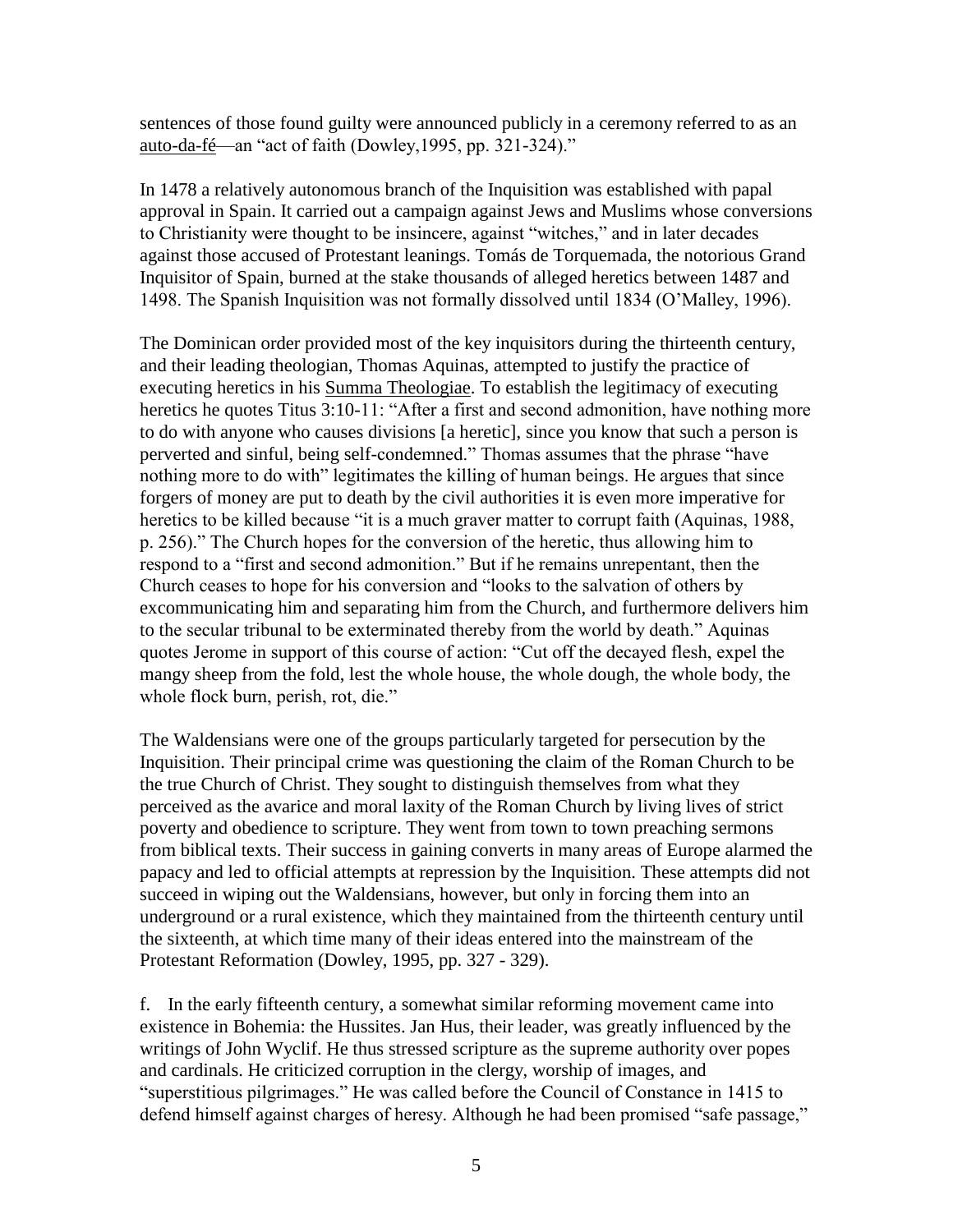he was burned at the stake without being given a full opportunity to defend his views (Dowley, 1995, p. 336). During the sixteenth century, many Protestants were killed by the Roman Church for holding views similar to those of the Hussites. William Tyndale, for example, was burned at the stake by imperial authorities in 1536, his crime being unauthorized translation of the Bible into vernacular English.

g. The magisterial reformers, Luther and Calvin, were not much different from the Roman Catholic leaders of the day with regard to their attitudes toward violence. Luther's teachings had indirectly contributed to the Peasants' Revolt in Germany in the 1520s. Luther called for suppression of the rebellious peasants in these well-known words: "Let everyone who can, smite, slay, and stab, secretly or openly, remembering that nothing can be more poisonous, hurtful, or devilish than a rebel. It is just as when one must kill a mad dog (Porter, 1974, p. 86)." In 1525, about 50,000 peasants were slaughtered by the German princes, urged on by Luther. The Consistory in Calvin's Geneva burned at the stake the anti-trinitarian heretic Michael Servetus in 1553. Calvin is reputed to have favored beheading as a more humane form of execution in this case. Nevertheless, he approved of the Consistory's decision, and said that Servetus "cried like a Spaniard" as he was being burned.

h. The Catholics and the Protestants were united in their fear and loathing of the Anabaptists, who had the audacity to proclaim that Christians should not be in the business of killing. For teaching this they were killed. The following transcript of the trial of Anabaptist leader Michael Sattler conveys the atmosphere of the time very effectively. After giving a speech to the court outlining the basic points of Anabaptist doctrine, Sattler concludes:

"Whereas, then, we have not acted contrary to God and the gospel, you will find that neither I nor my brethren and sisters have offended in word or deed against any authority. Therefore, ministers of God, if you have neither heard nor read the Word of God, send for the most learned men and for the sacred books of the Bible in whatsoever language they may be and let them confer with us in the Word of God. If they prove to us with the Holy Scriptures that we err and are in the wrong, we will gladly desist and recant and also willingly suffer the sentence and punishment for that of which we have been accused; but if no error is proven to us, I hope to God that you will be converted and receive instruction."

Upon this speech the judges laughed and put their heads together, and the town clerk of Ensisheim said: "Yes, you infamous, desperate rascal of a monk, should we dispute with you? The hangman will dispute with you, I assure you!"

… One of the prisoners also said: "We must not depart from the truth."

The town clerk: "Yes, you desperate villain, you archheretic, I say, if there were no hangman here, I would hang you myself and be doing God a good service thereby."

… The judges having returned to the room, the sentence was read. It was as follows: "In the case of the attorney of His Imperial Majesty vs. Michael Sattler, judgment is passed that Michael Sattler shall be delivered to the executioner, who shall lead him to the place of execution and cut out his tongue, then forge him fast to a wagon and thereon with red-hot tongs twice tear pieces from his body; and after he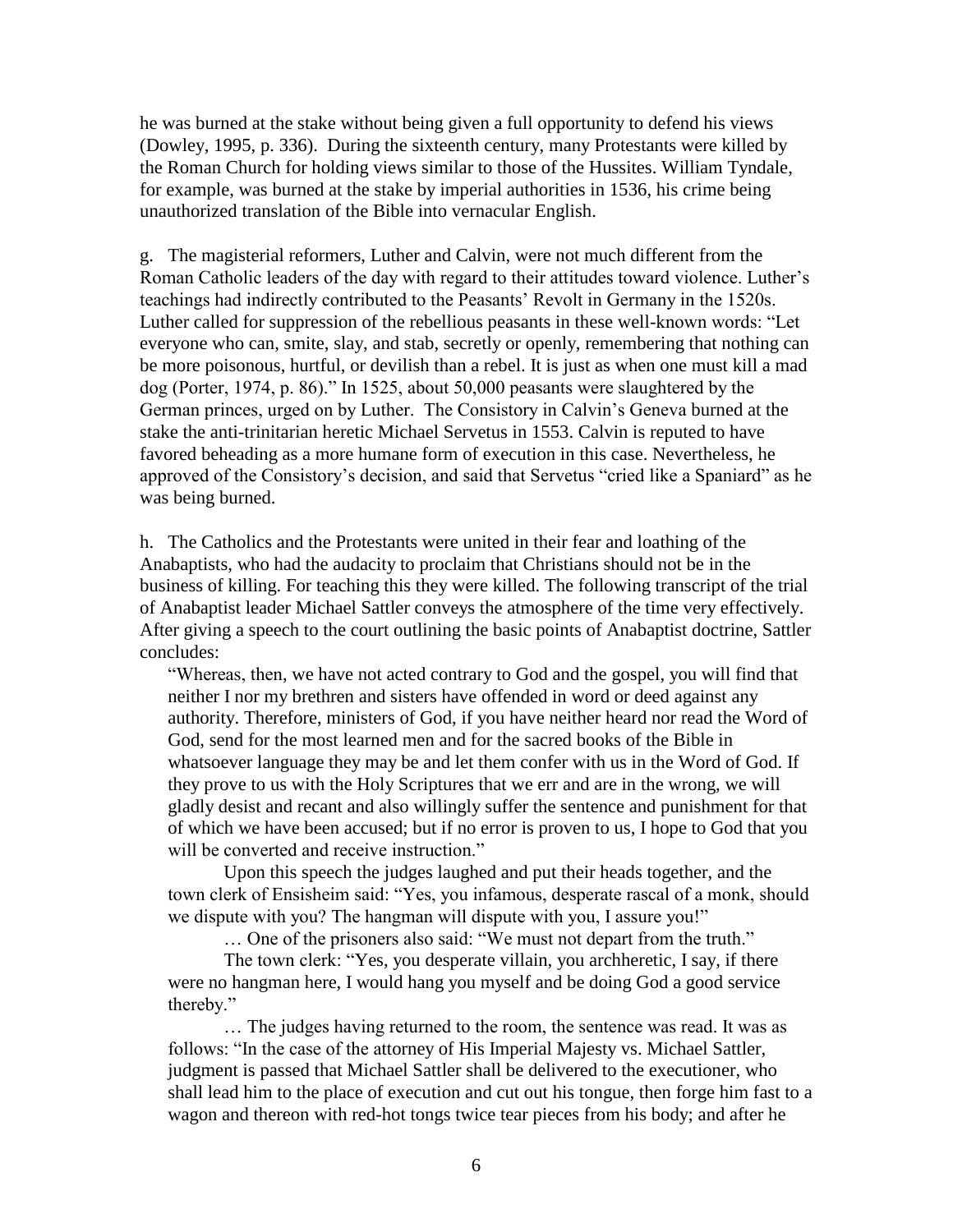has been brought outside the gate, he shall be plied five times more in the same manner…."

After this had been done in the manner prescribed, he was burned to ashes as a heretic. His fellow brethren were executed with the sword, and the sisters drowned. His wife, also after being subjected to many entreaties, admonitions, and threats, under which she remained steadfast, was drowned a few days afterward (Hunston, 1957, pp. 141 - 144).

Scenes such as this were repeated many times during the sixteenth century, resulting in the deaths of thousands of Anabaptists, who were perceived as dangerous heretics attacking the very foundations of Western Christian culture. Indeed, the Anabaptists were attacking these foundations, insofar as they were generated by the scapegoat mechanism rather than the teachings of Christ.

i. Violence between Catholics and Protestants occurred sporadically during the sixteenth and early seventeenth centuries, erupting finally on a grand scale in the Thirty Years War (1618-1648) (Dowley, 1995, p. 427). During this period the Catholic armies of the Holy Roman Empire entered into battles with the Protestant armies of Bohemia, Germany, Denmark, and Sweden. Success and defeat ebbed and flowed for both sides for many years. Most of the fighting took place in Germany, resulting in widespread devastation. Historians estimate that the overall population of Germany was reduced by fifteen to twenty percent. Later in the war the Catholic armies of France entered into war with the Catholic armies of the Empire, for motives that were more political than religious.

j. The American Civil War took place between 1861 and 1865. Historians estimate that 620,000 persons died in the war (Litwack, 1996). On both sides there were Christian soldiers ministered to and encouraged by chaplains who claimed that God was on their side.

k. In the  $20<sup>th</sup>$  century, about 110 millions were slaughtered in two Great World Wars, and hundreds of lesser conflicts. Christian chaplains were found in all countries with Christian origins fully supportive of their nation's war efforts. When for instance President Truman watched the detonation in the Nevada desert of the world's first nuclear bomb, he declared it was the greatest event in the history of the human race! Truman was a Baptist Sunday School teacher who supposedly believed in the Resurrection… Shortly after the first test explosion, two atomic bombs were dropped on Hiroshim and Nagasaki, Japan, under Truman's authority, and with subsequent full blessing of American Protestant, Evangelical, and Catholic churches, instantly killing about 120,000 civilian men, women, and children in those cities. A few months earlier, with similar support by Allied Christians the world over, 100,000 civilian men, women, and children were slaughtered in one night of a conventional bombing raid on Tokyo, Japan.

Father George Zebalka was the Catholic chaplain with the US Army air force who blessed the men who dropped the bombs on Hiroshima and Nagasaki in 1945. He said this in a *Sojourners* interview 20 years ago (August, 1980): "The mainline Christian churches still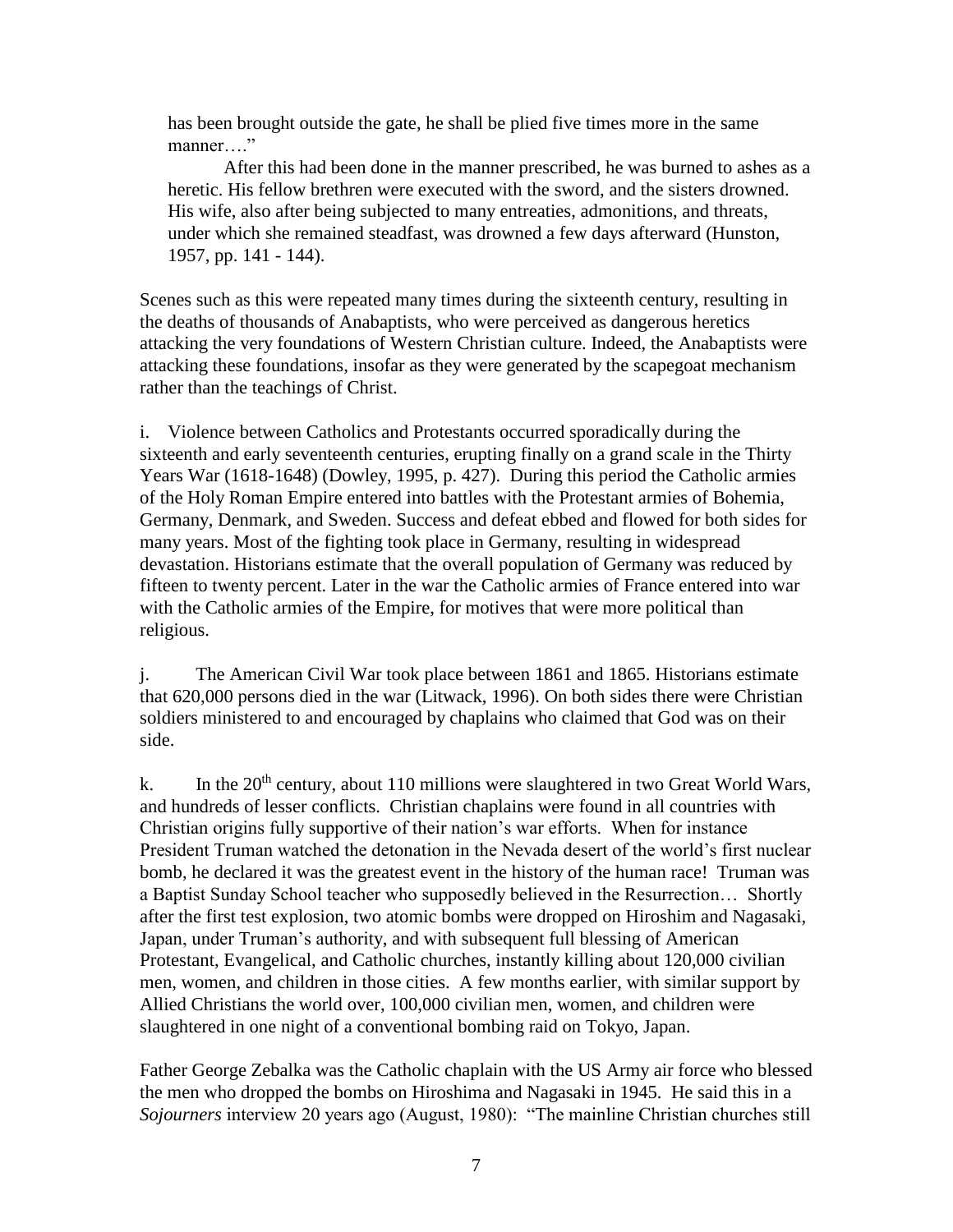teach something that Christ never taught or even hinted at, namely the just war theory, a theory that to me has been completely discredited theologically, historically, and psychologically.

"So as I see it, until the various churches within Christianity repent and begin to proclaim by word and deed what Jesus proclaimed in relation to violence and enemies, there is no hope for anything other than ever-escalating violence and destruction."

Remember Richard Hays' quote: "One reason that the world finds the New Testament's message of peacemaking and love of enemies incredible is that the church is so massively faithless. On the question of violence, the church is deeply compromised and committed to nationalism, violence, and idolatry." If the essence of the "law" - of how we should live -, according to Jesus is *justice, mercy and faithfulness* (Matt. 23:23 - compare to Micah 6:8, high water mark of OT spirituality), the church stands overwhelmingly guilty of faithlessness on the issue of violence.

# [**Story** -

# *Spiritual Origin of Violence*

Violence is not necessarily found in all human societies past or present. It is possible that widespread violence, developing into what one author calls a "Domination System" (Wink, 1992), emerged in human history only after a certain degree of societal density, complexity and conflict had been reached.

According to René Girard, however, who has been studying violence and its cultural origins during the past 40 years, violence is basic to human society from its earliest beginnings. Violence within a given society would build up to a certain point, then erupt sometimes into uncontrolled mayhem. The impetus towards violence arises from what Girard calls ''mimetic desire'': imitating the desire of another. So for example, a child in the nursery picks up a toy, and suddenly another child in the nursery wants it. And violence erupts! This is how Tom Sawyer in Mark Twain's classic got his fence painted! It is also the story of Jacob's repeated run-ins with Esau in the Bible.

Violence often follows from this ''mimetic desire'' - this covetousness. As James puts it succinctly: ''What causes fights and quarrels among you? Don't they come from your desires that battle within you? You want something but you don't get it. You kill and covet, but you cannot have what you want. You quarrel and fight (4:1 & 2)."

According to Girard, the origin of violence is as simple, yet as profound, as our desires going unchecked until they explode into violence.

The biblical story of the first murder is a classic illustration of this: Cain desires what his brother has - a satisfactory relationship with God. And he kills for it. But of course alienation, not relationship, results.

# *Universal Responses to Violence: Scapegoat Mechanism*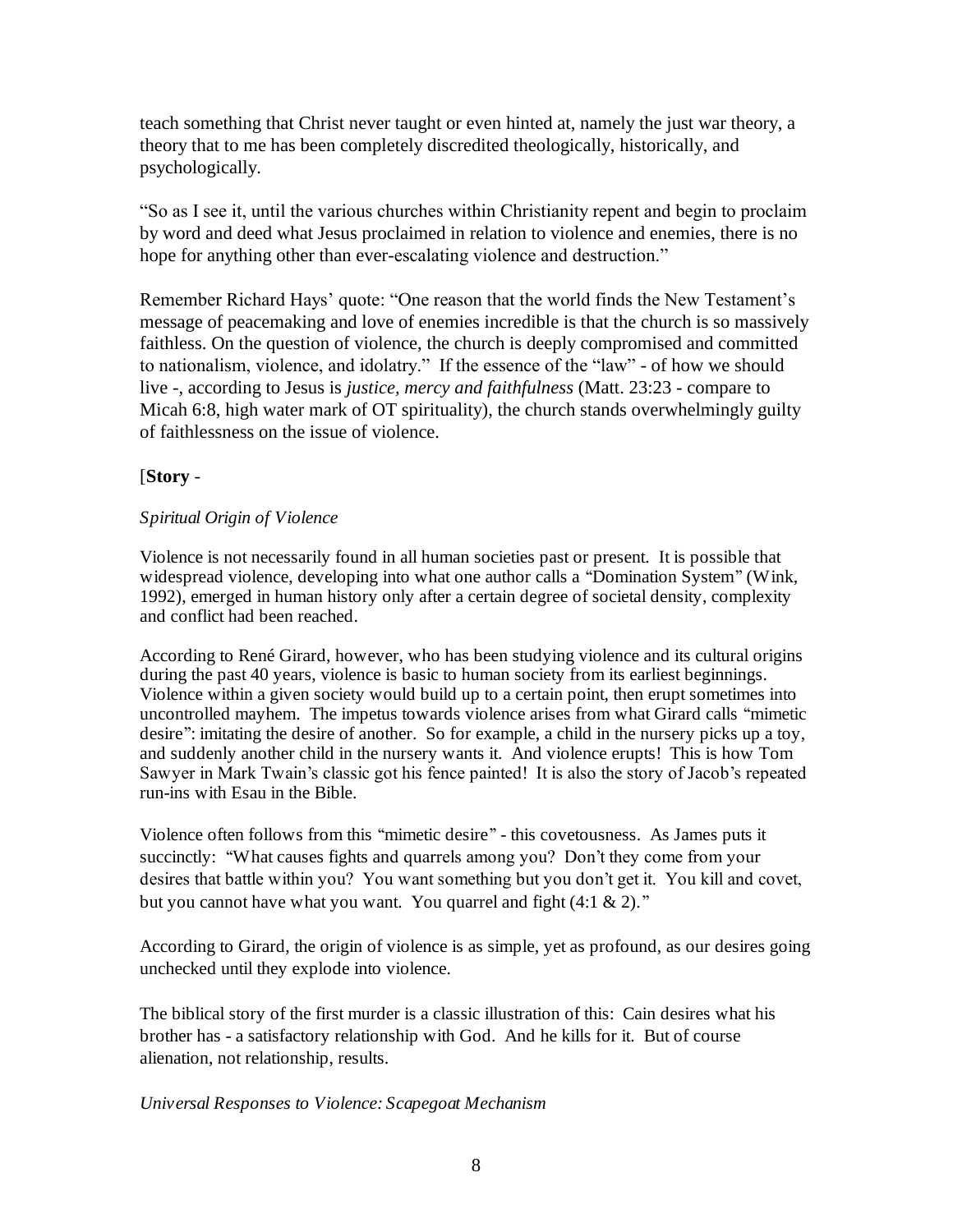Once violence has erupted, it threatens the well-being of the community. So a scapegoat must be found to siphon off the violence. In most societies, religious institutions traditionally served to create a ''scapegoat mechanism'' by which the scapegoat could be identified and sacrificed. All according to a strict ritual. "Religion is therefore, according to Girard, organized violence in the service of tranquillity. Religion covers up the sacrificial mechanism by means of myth, ritual, and prohibition (Wink, 1992, p. 146).''

In our secularized West, with the demise of religious institutions widely influencing society, the criminal justice system takes the place of religion in operating the scapegoat mechanism (Redekop, 1993). The courthouse may in fact be seen as the modern cathedral, perpetuating myths about crime, following elaborate rituals, and acting on legislative prohibition of certain behaviour. But "*Everybody Does It!*": crime is in fact opportunistically committed by the vast majority of Canadians, according to a major study by a Canadian criminologist (Gabor, 1994.)

The problem is, the scapegoat mechanism only siphons off the violence for a time. It in no way is capable of removing violence altogether, for violence in fact is foundational to it. This is the dilemma of all human cultures built upon a scapegoat mechanism. It is the ongoing participation in the Babylonian creation myth that violence is legitimate: so long as it is appropriately channelled through a religious mechanism or a secular means such as criminal justice, with all its prohibitions, rituals, and myths. Violence never removes, rather it breeds, violence.

# *Jesus' Alternative to Violence*

Jesus offered and modelled a 'third way' in response to violence that takes one from a flight or fight response, to transformative ''just peacemaking'' initiatives in the face of violence. Paul Anderson sums this up well in an essay entitled, ''Jesus and Peace''.

"Finally, Wink argues that these instructions must be read in light of Matt. 5:39a, which is often mistranslated "Do not resist an evildoer." Wink judges that a more correct interpretation of the text does not negate resistance, but only violent resistance; what Jesus forbids is 'to resist *violently,* to revolt or rebel, to engage in an insurrection [1987, p. 185]'*.* One might also amplify the sentence to read, 'But I tell you, do not counterstrike the evildoer; but if someone strikes you on the right cheek, turn and face him, offering also the other.' The implication is that evil cannot be overcome by evil means. When one responds violently to violence, evil wins a double victory. First, its essential nature remains unexposed and thereby it prolongs its life. Second, it succeeds in seducing those with good intentions into its way. History is full of examples of revolutionaries who became what they had originally hated: oppressors. Jesus' strategy brings true reform and avoids this tragic end. Says Wink,

His way aims at converting the opponent; failing that, it hopes for accommodation, where the opponent is willing to make some changes simply to get the protesters off his back. But if that fails too, nonviolence entails coercion: the opponent is forced to make a change rather than suffer the loss of power, even though he remains hostile. But Jesus' way does not employ *violent* coercion [1987, p. 192].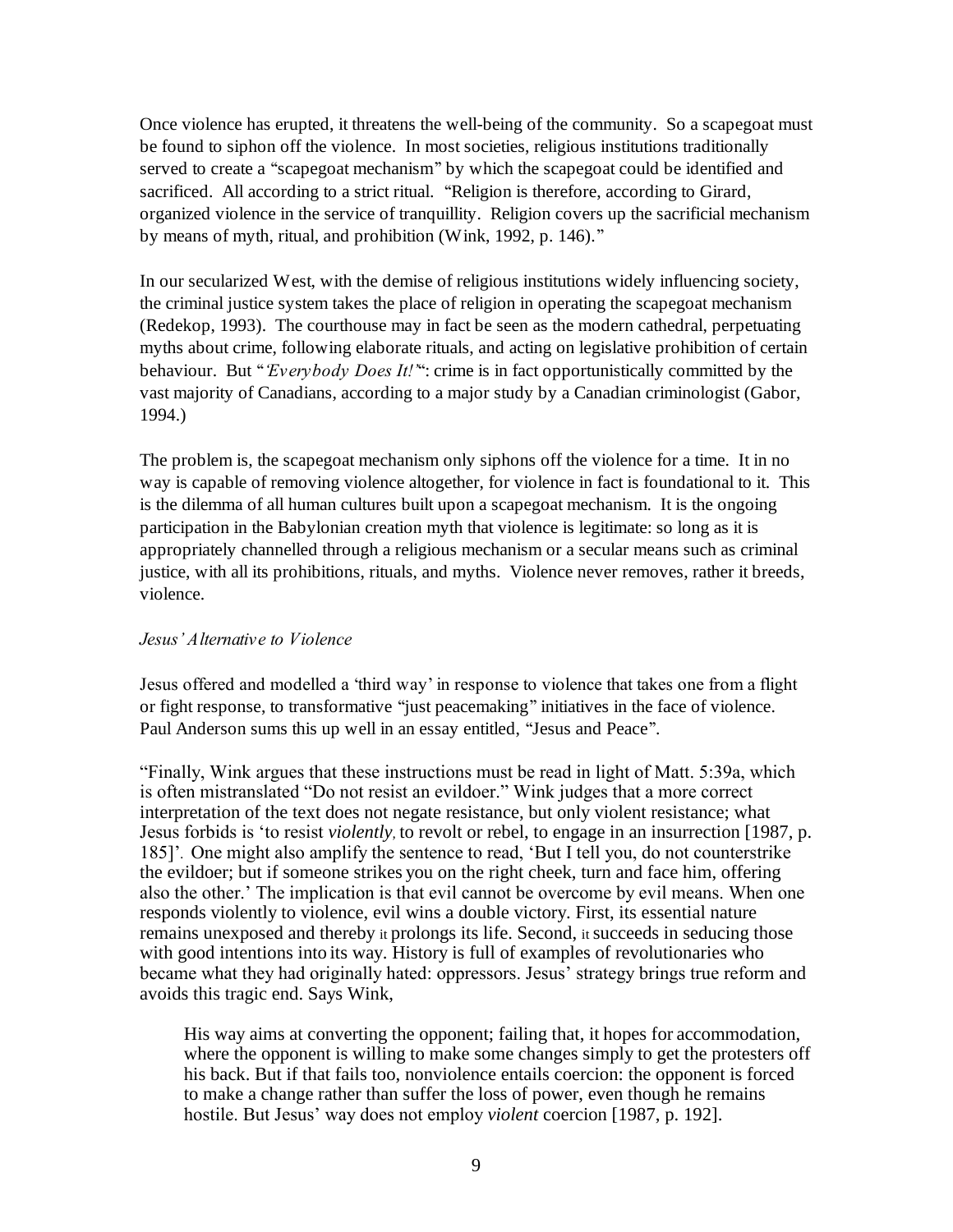"The strength of Wink's interpretation of Jesus' teachings on nonviolence is that it clearly portrays the third way Jesus instructed his disciples to follow. Jesus advocated neither a fight nor a flight response to domination, but a nonviolent, redemptive engagement of the powers that be. While he did not aspire to be a political leader in the popular sense, his teaching was thoroughly political in its implications. It aimed at nothing short of creating a new earth in which God's just and loving will would be done as perfectly as in heaven (Anderson, 1994, pp. 118 & 119)."

#### *W hat About Violence in the Bible?*

Once, when I was teaching a Sunday School class on the Luke 6 passage, which specifically enjoins love for the enemy, and indicates that God is merciful to the wicked every bit as much as to the good, a man in exasperation said that Jesus may say that in *this* passage, but there are lots of other passages where he could get the kind of message towards criminals he wanted: retribution pure and simple!

Another time, in an evening forum on capital punishment organized by a criminology class in a community college, I was asked to present a Christian perspective. Three others gave varying views. During the response time, a man indicated he was directing his remarks towards me. He began by quoting the King James Version of Matthew 23:23: ''ye... have omitted the weightier matters of the law, judgment...!" He fairly thundered the last word, then proceeded with a diatribe against me and my ilk so full of invective that, had capital punishment been on the books for misinterpretation of Scripture, I think by his reckoning I would have been on death row.

The point is, both these people are right. They are drawing on wellsprings of violence attributed to God in the Bible. (Though Matt. 23:23 actually continues with the words "mercy, and faithfulness", drawing on Micah 6:8, which specifically calls God's people to practise "justice" - the preferred translation, not judgment -for the poor, the widow, etc. instead of scapegoating!)

There are, for instance, "six hundred passages of explicit violence in the Hebrew Bible, one thousand verses where God's own violent actions of punishment are described, a hundred passages where Yahweh expressly commands others to kill for no apparent reason... Violence... is easily the most mentioned activity and central theme of the Hebrew Bible (Wink, 1992, p. 146).'' And there are portions of Revelation and other texts scattered about the New Testament with a violent tinge or avowal.

The sacrificial system of the Old Testament embraces the scapegoat mechanism. The beginning of the Hebrew religion is the scapegoating of an animal instead of a human being, in the surrogate sacrifice of a ram instead of Isaac. Animal sacrifice in the Old Testament is never far from human sacrifice. There is a move away from this scapegoat mechanism, especially during the time of the later prophets (Barbé, 1989, pp.24ff.) For instance Micah identifies animal sacrifice as child sacrifice disguised in the very passage Jesus draws on in Matthew 23. Hosea rejects all sacrifice except sincere conversion of the heart.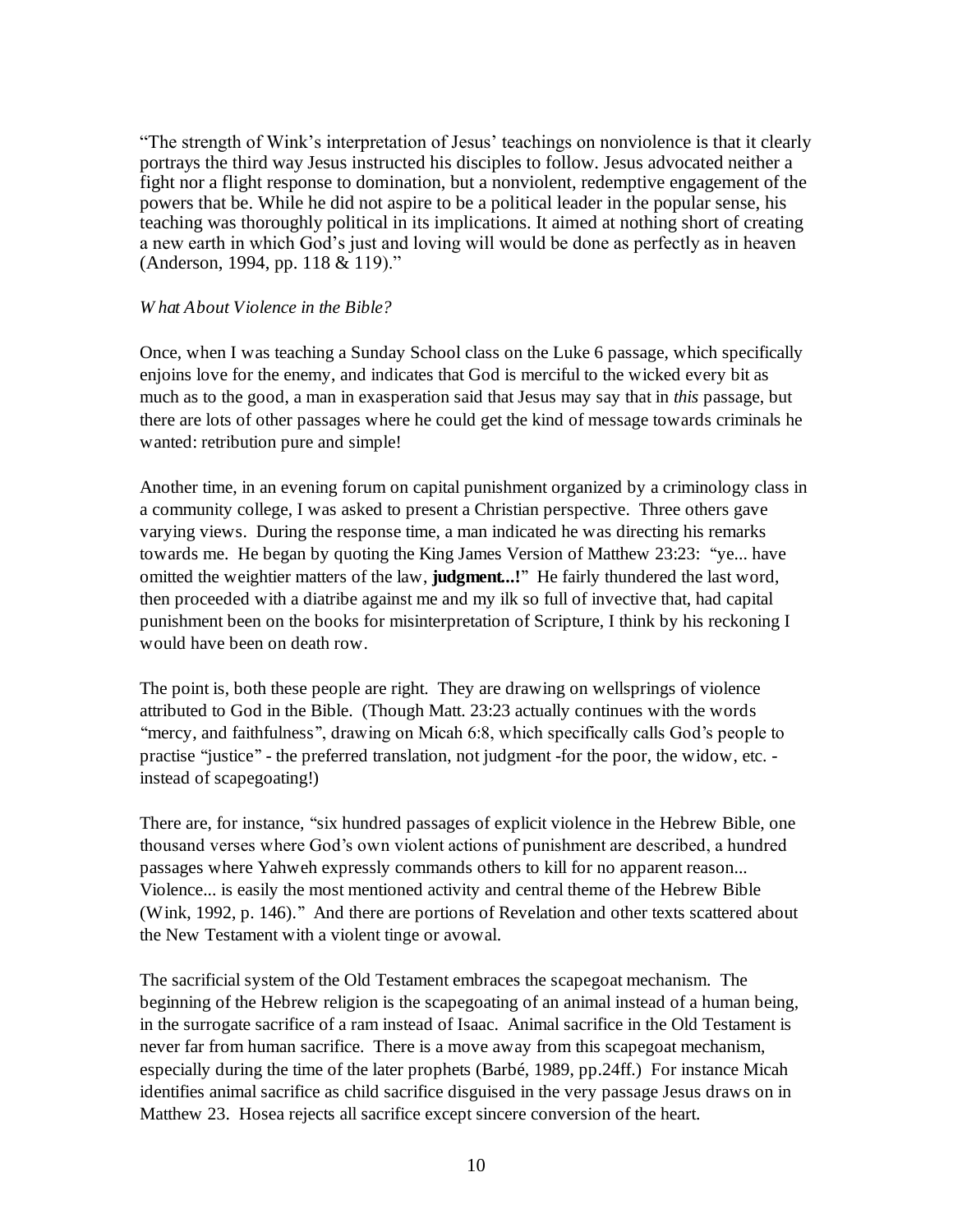The New Testament however teaches in John 1 and Hebrews 1 that we read the Bible through the work and words of Jesus. Jesus is our ''hermeneutical'' or interpretative lens enabling us rightly to understand God's Word. And it is in Jesus that we meet sacrifice only to find in his teaching and through the Cross its complete rejection. ''It is mercy I desire and not sacrifice'' Jesus says straightforwardly, quoting from Hosea 6:6 (Matt. 9:13). Jesus moves "from the logic of the scapegoat - that of the compulsory sacrifice - to the logic of the Lamb of God - that of the freely offered sacrifice of the innocent one, the righteous one (Barbé, 1989, p. 6).'' According to the book of Hebrews, Jesus is the last scapegoat sent to reconcile us, once for all, to God (Hebrews 10:5 - 10 and others). According to I John, Jesus was the ''...atoning sacrifice for our sins, and not only for ours but also for the sins of the whole world (2:2).'' No one **ever need atone for sins - his or hers - again!**

Hays says: ''This is the point at which one of the methodological guidelines proposed in Part III must come into play: the New Testament's witness is finally normative. If irreconcilable tensions exist between the moral vision of the New Testament and that of particular Old Testament texts, the New Testament vision trumps the Old Testament. Just as the New Testament texts render judgments superseding the Old Testament requirements of circumcision and dietary laws, just as the New Testament's forbidding of divorce supersedes the Old Testament's permission of it, so also Jesus' explicit teaching and example of nonviolence reshapes our understanding of God and of the covenant community in such a way that killing enemies is no longer a justifiable option. The sixth antithesis of the Sermon on the Mount marks the hermeneutical watershed. As we have noted, the Old Testament distinguishes the obligation of loving the neighbor (that is, the fellow Israelite) from the response to enemies: [B]ut I say to you, Love your enemies and pray for those who persecute you, so that you may be children of your Father in heaven." Once that word has been spoken to us and perfectly embodied in the story of Jesus' life and death, we cannot appeal back to Samuel as a counterexample to Jesus. Everything is changed by the cross and resurrection. We now live in a situation in which we confess that "in Christ God was reconciling the world to himself, not counting their trespasses against them, and entrusting the message of reconciliation to us" (2 Cor. 5:19). Those who have been entrusted with such a message will read the Old Testament in such a way that its portrayals of God's mercy and eschatological restoration of the world will take precedence over its stories of justified violence (pp. 336 & 7)."

Jesus shatters for all time the legitimacy of the scapegoat mechanism. From his time on, no enemy may ever be put outside the circle of God's or our love. Love in the New Testament in fact means **the concrete embracing of the other to make that person a friend.**

#### *The Biblical Interpretation Dilemma*

An unusual picture was once circulated around our Church when I was a kid. I remember it well. The brief notation below the picture explained that a man had been travelling along the highway after a pristine snowfall sparkled its brightness everywhere under a glorious sun. At one point he stopped, and noticed an unusual play of shadow against the backdrop of the freshly fallen snow. Being an amateur photographer with his own dark room, he took out his camera and snapped a few pictures of the strange phenomenon. He was astounded when, upon developing them, one in particular displayed an amazing likeness to the traditional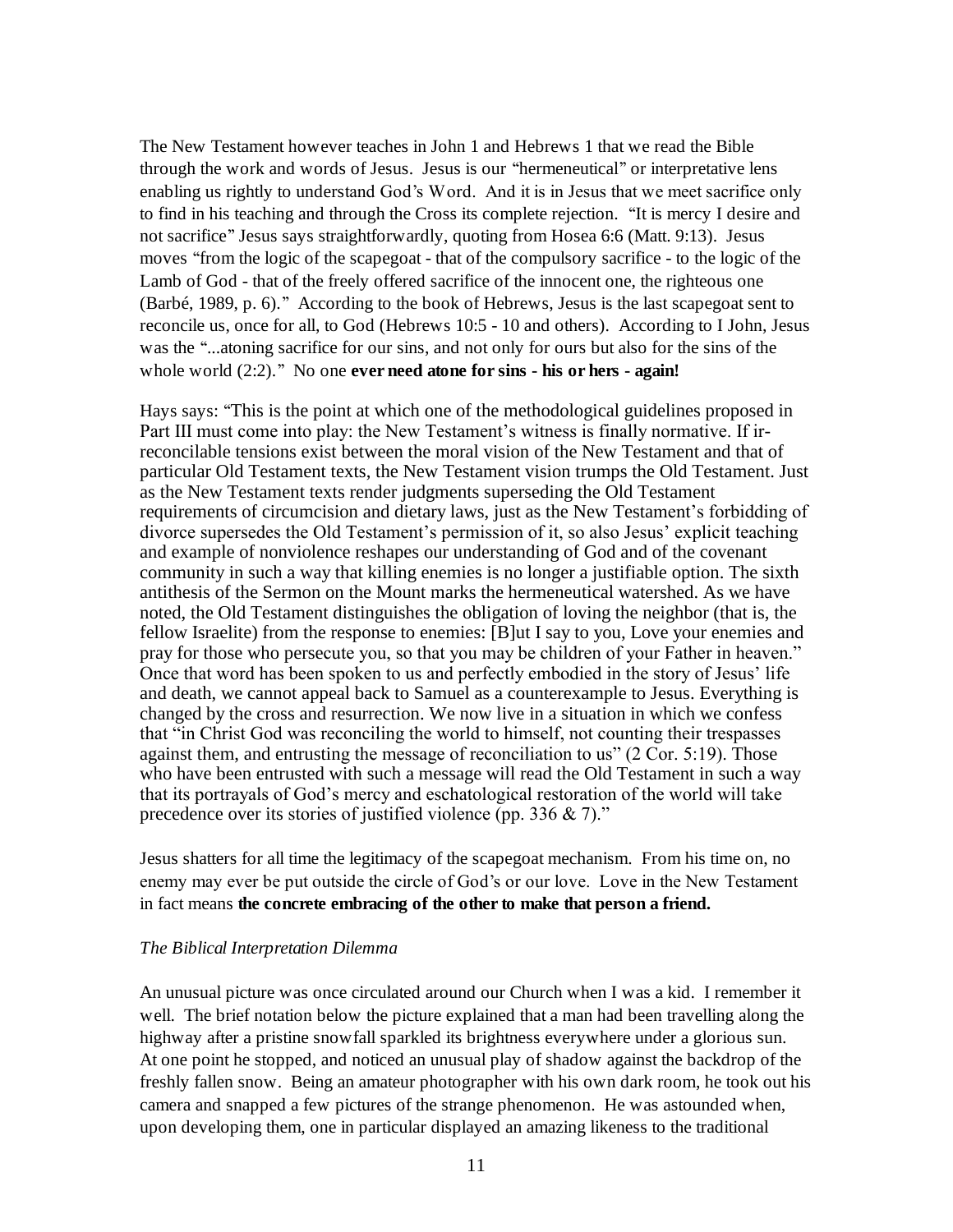artists' depictions of the face of Jesus. We all were invited to see what he saw.

What I saw first however, as did most, were dark blotches against a snow-white background. There was no face of any kind to see. Except there was! It took some doing, some adjusting, but finally I got it! I saw the face too!

Then, what was fascinating after that was, no matter how I looked at the picture, sidewards glance, upside down, back to front even when held against a clear window, I never failed immediately to recognize the face of Jesus in that photo.

We all know this phenomenon. There is a technical term for it that escapes me.

But some never did see the face. Their eyes simply never adjusted. They even doubted that we who saw really "saw".

*Theology means literally, a word, or words about God. What theology really is concerning* is creating for us, the believer, an accurate *word-picture* of God's face. Unfortunately, there are no artists' drawings of the real face of Jesus that have come down to us. So we have to discover the face of Jesus, and thereby the face of God, we Christians say, somehow in the written word - the Bible. The data of Scripture, in ongoing dialogue with Christians' interpretations through the ages and our faith community's understandings today all help us throughout our lives to form an ever sharper image of God.

Once an editor (in his 50's) of a theological piece I had written and was publishing said to me as the task was completed: ''I have never been able to shake a picture of God I have had since my childhood. That picture is one of a God who is stern, harsh, totally demanding, punitive, a 'Hangin' Judge' ready to condemn me severely for anything I do wrong, and likely to relegate me to hellfire should I ever so slightly step out of line.'' He was a Christian, to be sure, and a faithful church-goer, he acknowledged, but he wasn't entirely sure that spending an eternity with such a "god" would not be more like his understanding of hell!

The dilemma we are in can be put as an analogy. The Bible is like a monstrous jigsaw puzzle, with a vast number of individual pieces to it. It's in fact the Ultimate Cosmic Jigsaw Puzzle, we Christians believe! I have seen once in my life the kind of jigsaw puzzle I am comparing the Bible to: one with identically shaped pieces. In the puzzle I saw, they were all squares. Now, it was a daunting enough task to put the puzzle together that I saw with the original box and the picture on it. Try doing an identically shaped pieces jigsaw puzzle sometime! But what if there were rival box cover pictures, and debate about which was the authentic one?

I am suggesting that the biblical data is precisely like that kind of jigsaw puzzle with identically shaped pieces. I'm suggesting further that we would have no hope of putting it together at all were it not for the face of Jesus we discover in the New Testament revelation, which becomes for us the ultimate picture of the face of God. I am suggesting that all other box covers than that of Jesus as seen in the New Testament revelation, are inadequate or wrong. But I am suggesting further that it is nonetheless difficult to see the face of Jesus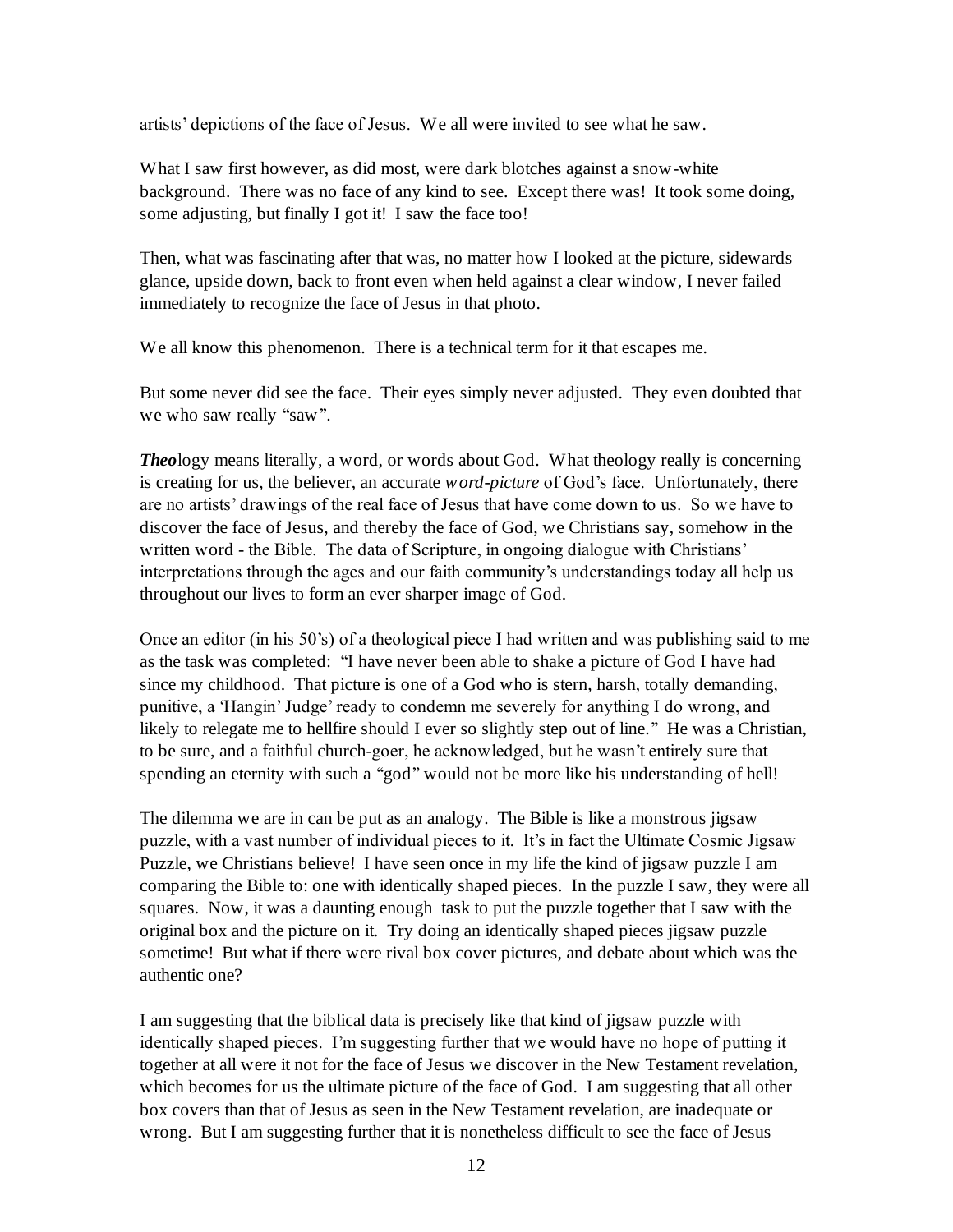properly. For some they "see", but all that is seen are "dark blotches": a God still of violence. And I think that one in that case does not really ''see''. Piece together the jigsaw puzzle when one only sees dark blotches, and one's picture of God will turn out entirely differently from doing it with the face of Jesus seen aright!

#### *The Christian and War: Reflections on "Saving Private Ryan"*

''War is hell'', observed Civil War General William Tecumseh Sherman. And Steven Spielberg dipped us right into its fiery midst in his 1998 Summer release.

War is indeed hell. Yet, in the long history of the Christian Church, apart from the earliest era, every war engaged in throughout Christendom has been supported by the Church on both sides of the conflict. How in the name of Jesus can this be?

What, for starters, of Christ's express words?: "*Love your enemies* (Matt. 5, Luke 6)." Further, how can Christians do an end run around Jesus' explicit teaching by reverting to Old Testament endorsement of war when Jesus flatly said?: ''*So in everything [*except war?*], do to others [*except your enemies? - see Matt. 5:43ff*] what you would have them do to you, for this sums up the Law and the Prophets* (Matt 7:12).''; and *''...'Love the Lord your God with all your heart and with all your soul and with all your mind.' This is the first and greatest commandment. And the second is like it: 'Love your neighbor [*except your enemies?*] as yourself.' All the Law and the Prophets hang on these two commandments* (Matt 22:37-  $40$ )."

Or how can Christians ignore other New Testament voices such as the Apostle Paul's?: ''*Let no debt remain outstanding, except the continuing debt to love one another [*except your enemies?*], for he who loves his fellowman [*except his enemies?*] has fulfilled the law. The commandments, 'Do not commit adultery,' 'Do not murder,' 'Do not steal,' 'Do not covet,' and whatever other commandment there may be, are summed up in this one rule: 'Love your neighbor [*except your enemies?*] as yourself.' Love does no harm to its neighbor [*except your enemies?*]. Therefore love is the fulfillment of the law* (Rom 13:8-10).'' Or what of James' pithy statement?: "*If you really keep the royal law found in Scripture, 'Love your neighbor [*except your enemies?*] as yourself,' you are doing right* (James 2:8).'' And John's witness?: ''*W e love because he first loved us. If anyone says, 'I love God,' yet hates his brother [*except his non-Christian enemies?*], he is a liar. For anyone who does not love his brother [*except his enemies?*], whom he has seen, cannot love God, whom he has not seen. And he has given us this command: W hoever loves God must also love his brother [***except his enemies?***]* (I Jn 4:19-21).'' What kind of exegetical gymnastics are utilized to dodge such overwhelming and consistent New Testament testimony?

Is it possible that all these witnesses, Jesus included, did not read their Old Testaments? Or is it likelier that many Christians have not read their New Testaments? Are John 1 and Hebrews 1 *not* really in the Bible, both of which point to the primacy of Jesus as the final revelation of God's will?: ''*In the past God spoke to our forefathers through the prophets at many times and in various ways, but in these last days he has spoken to us by his Son, whom he appointed heir of all things, and through whom he made the universe* (Heb 1:1-2).''

Like Timothy, I was raised on Scripture. From a child I could recite volumes of it, including the all-time favourite verse of evangelicalism, John 3:16 - in my case in the majestic King James Version: ''*For God so loved the world, that he gave his only begotten Son, that whosoever believeth in him should not perish, but have everlasting life.*''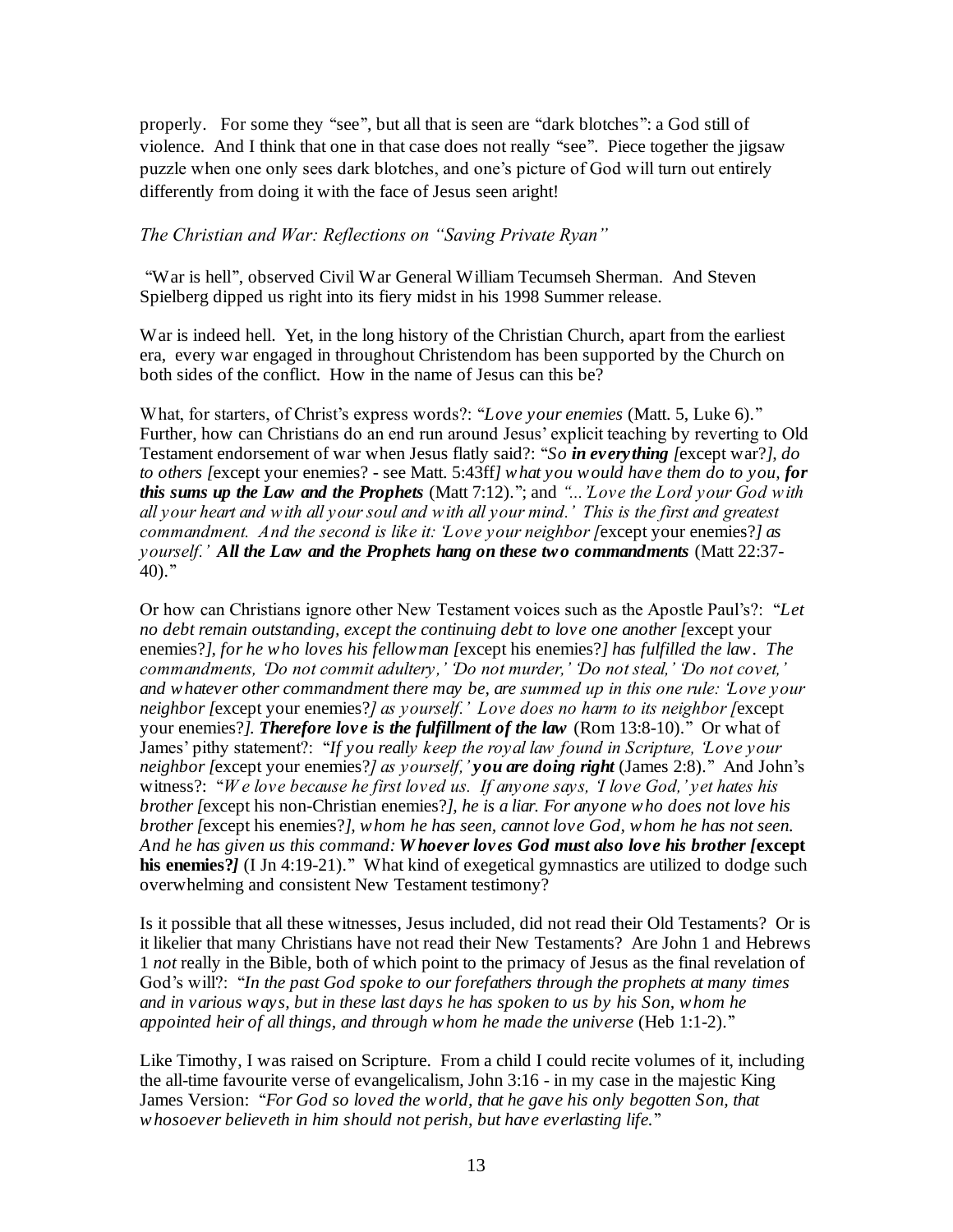I discovered only later to my shock that apparently John 3:16 has a footnote inserted into many Christians' Bibles. It is never quoted out loud, however. But it is obviously no less binding dogma. After "world", "whosoever", and "perish" the footnote reads: "*Except our enemies!*''. *They* must in fact yield or indeed ''perish''! Yet, I always was told it was the ''Liberals'', masters of the exception clause, who played fast and loose with Scripture...

Watching Spielberg's film, with the overwhelming random slaughter and maiming, it occurred to me again that *war is the most complete inversion of evangelism imaginable!* Not good seed, but bullets and bombs are scattered with abandon, thereby utterly inverting the evangelistic mandate. One means ''life abundant'', the other delivers ''death indiscriminate''. In excess of 110 millions have been annihilated in largely Church-endorsed wars this century alone. I doubt if all evangelists worldwide for the entire 20th century could add up their collective catch to match that harvest of death. Yet, many evangelists in their work of ''saving souls'' have supported the unspeakable carnage. *Is this not profoundly disturbing?! W hat could be more blatantly anti-Christian? W hy has no major evangelistic voice spoken out?* 

On the contrary, many evangelists, and all military chaplains, have preached to the troops at war in hopes to see them "made right with God" since tomorrow they might die. But when have those same evangelists and chaplains heeded Jesus by preaching the Gospel, *lest tomorrow they might kill?* How can their converts *possibly* be right with God when they destroy the neighbour (I John 4)? Or can ''love of brother'' somehow be twisted to mandate ''slaughter of enemies''? And is such twisting the work of God or the work of the evil one (''*Did God really say...* (Gen. 3:1ff*?*''))? Do evangelists and chaplains know better than Jesus? Did not Jesus *always* call for death of self, *never* death of the other? Are there not *two* ''greatest commandments'', not just one? Is not love of God only *half* the Gospel?

What of the Apostle Paul's declaration?: "*For though we live in the world, we do not wage war as the world does. The weapons we fight with are not the weapons of the world. On the contrary, they have divine power to demolish strongholds* (2 Cor 10:3-4)*.*'' Is war not the ultimate worldliness, a ''total depravity'', according to the New Testament? How can something so patently anti-Christian be so blessed by so many Christians throughout so many centuries? What kind of awesome brainwashing, what potent spell, is at work here? Dare we call it, simply, sin?

Is it possible that on this issue we have for centuries tended to be equally blind as another group of believers to whom Jesus said?: ''*W hy is my language not clear to you?* [How could Jesus' language about ''love of enemies'' be any clearer?] *Because you are unable to hear what I say. Y ou belong to your father, the devil, and you want to carry out your father's desire. He was a murderer from the beginning, not holding to the truth, for there is no truth in him. W hen he lies, he speaks his native language, for he is a liar and the father of lies. Y et because I tell the truth, you do not believe me* (John 8:43-45)*!*''

Now the truth that sets us free (John 8:32) is obedience to God's will summed up in the two greatest commandments (Matt. 22; Mark 12; I John): love of God and love of neighbour. As believers, failure to love in this way is to invite Jesus' warning: ''*Not everyone who says to me, 'Lord, Lord,' will enter the kingdom of heaven, but only he who does the will of my Father who is in heaven. Many will say to me on that day, 'Lord, Lord, did we not prophesy in your name, and in your name drive out demons and perform many miracles?' Then I will tell them plainly, 'I never knew you. Away from me, you evildoers!' Therefore everyone who hears these words of mine and puts them into practice is like a wise man who built his*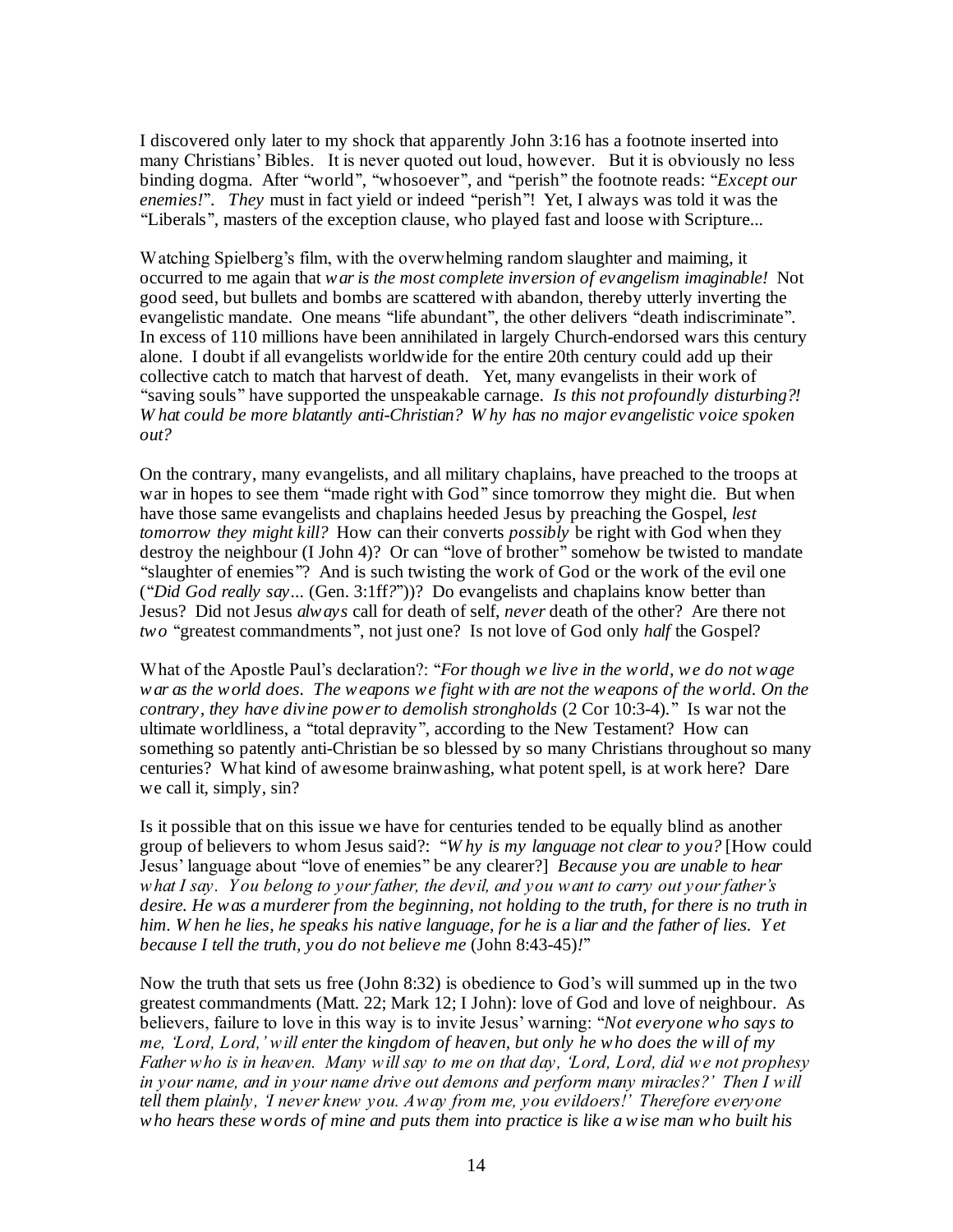#### *house on the rock* (Matt 7:21-24).''

Can it be, that after all, many proclaimed followers of Jesus are in fact not? Is it possible that many Christians who claim "*...not I, but Christ...* (Gal. 2:20, KJV)" on the contrary embrace religious nepotism, of which patriotism is its most hideous expression? For all our protestations, despite our reputed allegiance to what ''The Bible says!'', do we in the end deny it like the "Liberals"? Have many Christians been far closer to the spirit of Pharisaism, one of murderous prevarication, than we ever dare to admit (John 8)? Does this spirit not directly contradict the ''weightier matters of the law'': love of God and neighbour (Matt. 23:23, echoing Micah 6:8)? Was Gandhi right?: ''The only people on earth who do not see Christ and His teachings as nonviolent are Christians.'' Is it thinkable that we Bible-believing Christians stand in danger one day of hearing Jesus' words: ''*...'Depart from me, you who are cursed, into the eternal fire prepared for the devil and his angels* (Matt 25:41).' '', for ''*... 'I tell you the truth, whatever you did not do for one of the least of these [*except our enemies?*], you did not do for me* (Matt 25:45).' " Is that not hell: the failure to love (Jesus in) the neighbour and the enemy (Matt. 5 - 7, Luke 6, I John 4)?

War is indeed hell. In the movie, Captain John Miller comments: "For every man I kill, the further I get from home." Of course! A Nazi defendant at the post-War Nuremberg Trials said: ''You have defeated us Nazis. But the spirit of Nazism has arisen like a Phoenix amongst you.'' Precisely! We always become what we hate. When the U.S. dropped the first nuclear bomb on Hiroshima, and obliterated instantaneously 100,000 lives, then three days later thousands more were slaughtered in Nagasaki (in sheer death-dealing magnitude utterly dwarfing this decade's Oklahoma City bombing), President Harry Truman declared: ''That was the greatest event in human history!'' This from a lay Baptist preacher and Sunday School teacher... Astounding! What, in God's name, could be a more blatant denial of the Resurrection than those bombs and that statement?! *The Resurrection alone is the greatest event in human history!* And it means everything war does not: life abundant and everlasting. What business did that Bible-believing Christian have in so utterly contradicting the very centrepiece of Christian faith? And did not the majority of Bible-believing Christians at the time cheer Truman on? Do not the vast majority of Bible-believing Christians still applaud the continued development of post-War weaponry and its deployment, which, in 1996 dollars in the U.S. alone, has amounted to 5.5 trillion dollars and countless lives for whom Christ died snuffed out? Where are the leading Christian voices opposing this anti-Christ obscenity? Why, in Jesus' name, are they silent? Why?! "In God we trust"? Balderdash!

''Home'' (Captain Miller) ultimately is where love is. Where God is. Its opposite is hell. So hell is also war! For hell is in the end the obstinate refusal to love God and neighbour; the endless attempt at doing end runs around the two greatest commandments (Matt 25). The biblical witness is: the only test case for love of God is love of neighbour (I John 4). And the test case for love of neighbour is love of enemies (Matt. 5 - 7, Luke 6). Failure to love the enemy is failure to love God is hell.

Spielberg gets it right: war is hell, and (in this case) hell is war. The question begs asking: What business have Christians ever had propagating hell?

[**Story** - my reception from ChristianWeek of the above material:

''Hi, Wayne-sorry to take so long to get back to you this time around. We decided not to use your article for reasons of length (too long!), style (too many rhetorical questions) and tone (too harsh).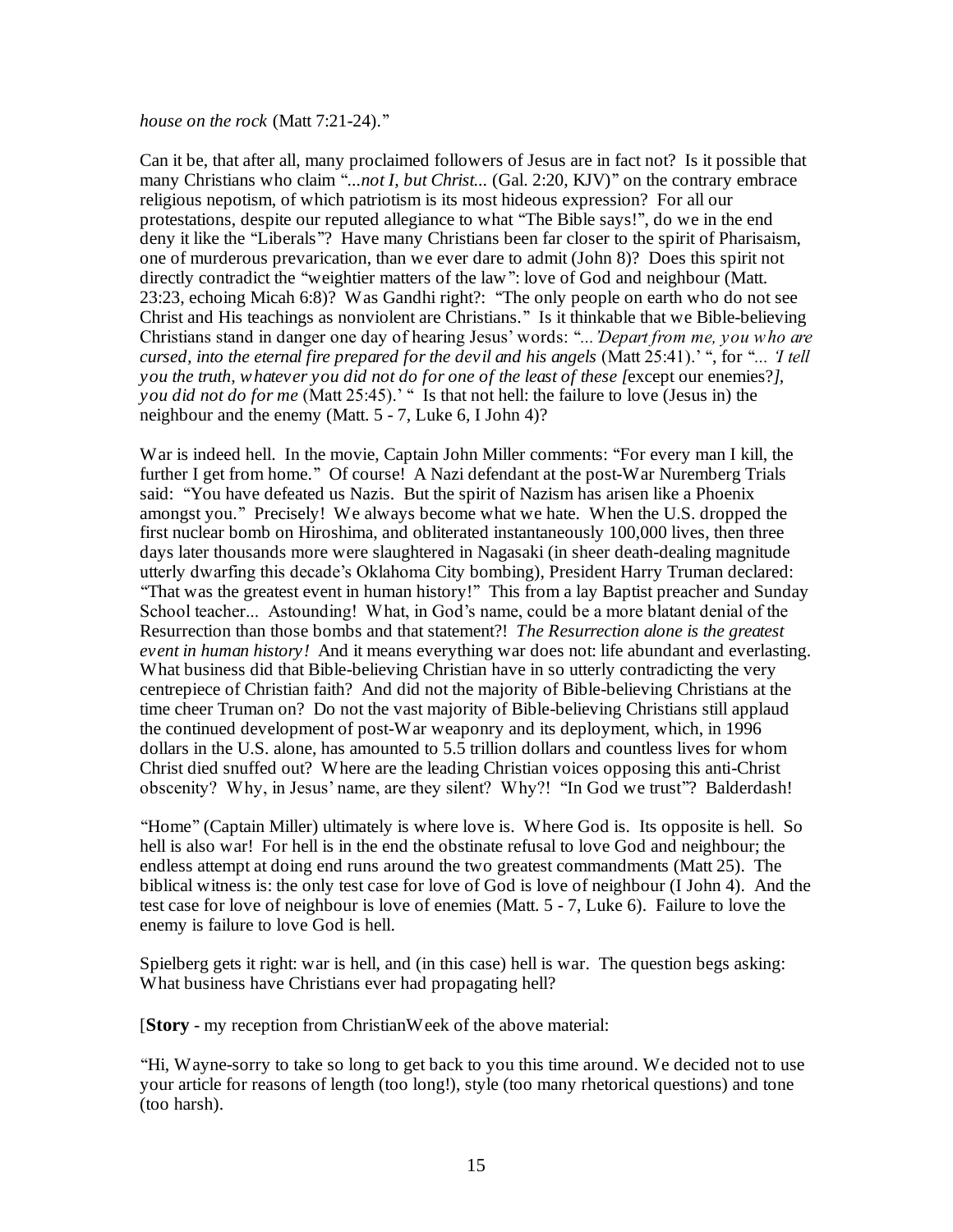Thanks for going to the trouble of thinking this through and writing down your thoughts.

Debra

My simple addition to why it was rejected: "And argument: too true?"

# *The Christian and Hell: Theological Rootage of Violence in the Image of God*

I understand that you have recently considered the doctrine of hell in a previous session. I wish to discuss the doctrine of hell in the context of a Christian consideration of violence. For a theological discussion of violence inevitably brings us to the most extreme instance of violence in God, if the traditional, most dominant, doctrine of hell is indeed biblical eternal conscious punishment of the unbeliever. I will do this by interacting with a recently published book, *The Other Side of the Good News*, by Larry Dixon.

The central conclusion of the book in the author's words is that there is an "adequacy [in] the traditional view of hell... and that alternative views do not adequately reflect the scriptural data concerning hell... Pointing out the weaknesses in the three alternative positions to hell does not in itself prove the truth of the *traditional eternal conscious punishment view* (pp. 172 & 173, emphasis added)." Dixon continues at that point to "set out four areas in which the traditional position enjoys biblical, as well as rational, support.", after allowing that the traditional view "might also be erroneous (p. 173)." I shall return to that possibility.

Widely read evangelical author J. I. Packer in the Foreword underscores the author's conclusions: "To believe what the Bible appears to say about human destiny apart from the grace of God is a bitter pill indeed, and no one should wonder that attempts are made to explore alternative understandings of God's revelation on this topic. It is suggested that the Bible is unclear, or incoherent, or inconsistent, or untrustworthy, when it speaks of the outcome of judgment after death, or alternatively that virtually the whole church has for two thousand years misunderstood the texts. I do not think so, nor does Dr. Dixon... For one I am grateful for his work, and commend it to all who are willing to be biblically rational on this sombre subject (p. 7)." The implication is clear throughout the book and from Dr. Packer's words: one is simply *unbiblical* to deny the traditional view that *hell is eternal conscious punishment for all unbelievers who fail to accept Jesus Christ as personal Saviour this side of death.* As the author says at the end of the Introduction: "May we be ready to pay [the] price to bring lost people to Christ so that they won't spend eternity on *The Other Side of the Good News* (p. 14)."

Dixon spends the bulk of the book refuting three alternative views so designated by him. In his words: "Some today suggest that all without exception will be saved, whether they want to be or not (*universalism,* discussed in chapter 2). Others argue that hell is God's consuming of the wicked (*annihilationism*, addressed in chapter 3), not His eternally tormenting them. Still others hold forth the hope that death is not the end of opportunity for redemption, but perhaps a door to future chances for salvation (*post-mortem conversion*, the subject of chapter 4) (p. 13)."

The author does not wince at taking on theological heavywieghts such as Karl Barth, C. H. Dodd, and Nels Ferré (all described by Dixon as outside evangelical orthodoxy). He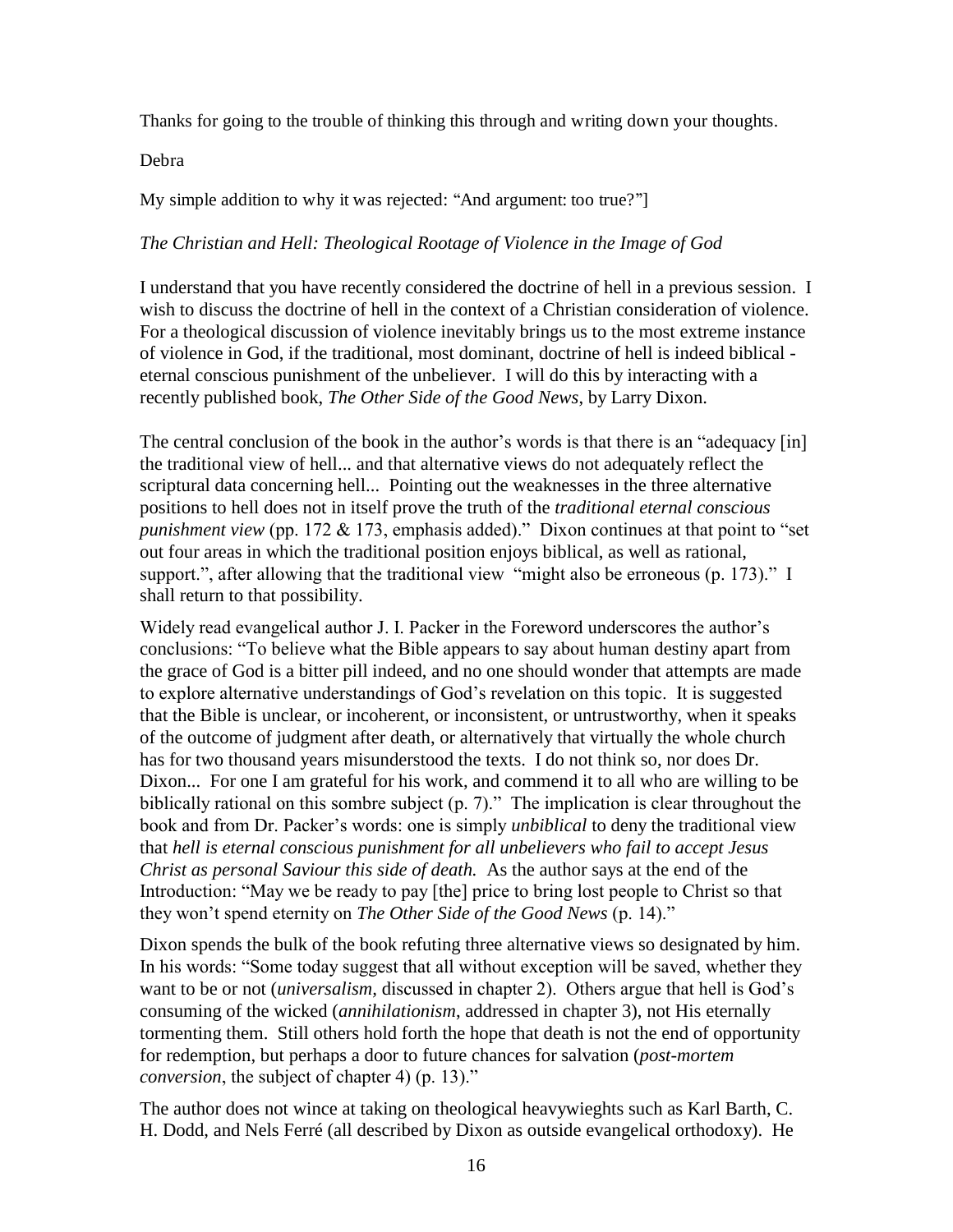also challenges evangelical heavyweight theologians such as Clark Pinnock, John Stott, and Donald Bloesch. Dixon in particular bemoans the erosion of evangelical theology as seen in these and other evangelical leaders' views of the traditional doctrine of hell. He writes: "The evangelical Christian, who can't forget hell, often seems, in boxing terms, to be up against the ropes." He describes the buffeting such an evangelical Christian endures from the cults who scorn hell, and says, "He then returns to his corner for some encouragement and promptly receives several left hooks from his own manager.... One is hardly surprised that some young fighters for the faith seem ready to throw in the towel (p. 149)." His plea is poignant; one can feel his pain as a "fighter for the faith" at this sense of betrayal. Throughout much of the final chapter, he critiques in particular Clark Pinnock, whom Dixon quotes on p. 149: "[E]verlasting torment is intolerable from a moral point of view because it makes God into a bloodthirsty monster who maintains an everlasting Auschwitz for victims whom He does not even allow to die." Dixon's dilemma is clearly stated: "Obviously, no follower of Christ wants to be guilty of presenting God as one more heinous than Hitler. However, if the Bible is clear on this issue, the Christian must *not* throw in the towel (pp. 149 & 150)." And the author proceeds to present God in his holy hatred of sinners precisely in those terms: *as one more heinous than Hitler.*

The crucial conditional fulcrum for the entire thesis is Dixon's statement: "if the Bible is clear on this issue". Dixon and Packer, and indeed a host of Christian voices throughout the ages (though with significant exceptions in every age - some of whom are adduced by Dixon), say the Bible contains indeed precisely such clarity about hell *as a place of eternal conscious punishment.*

I am compelled to respond to Dixon's work because of my own vocation: for over 25 years I have ministered in criminal justice, and have wrestled from the outset with thinking biblically God's justice thoughts after him, in particular with reference to judgment and punishment, including the doctrine of hell. I have become convinced over the years that "God's justice is predominantly, and normatively, redemptive or restorative in intention (Marshall, 1991, p. 1).

How can one presume to fault this book's conclusions shared, as Packer rightly indicates, by majority Christians throughout church history? *I do so aware of the danger that my critique in part can be turned on me too.* We are all inclined to wrongly "handle the word of truth". (See II Tim. 2:15.)

I will allude to the dark blotches analogy I have already mentioned to you, and one other below.

Dixon seems to look at a "dark blotches" violently punitive picture of Jesus on a box cover that was the wrong choice (a *heresy* in its original Greek meaning), a failure to "see" the real face right before his eyes. That differs, in the end profoundly, from the picture of Jesus who exemplified and said: "*But love your enemies, do good to them...*  Then your reward will be great, and you will be sons of the Most High, *because he is kind*  to the ungrateful and wicked. Be merciful, just as your Father is merciful (Luke 6:35-36, emphasis added)." (Interestingly, Dixon does not once in his book refer to this clarion call of Jesus based upon this "box cover" portrait of who God fundamentally is: *love*.)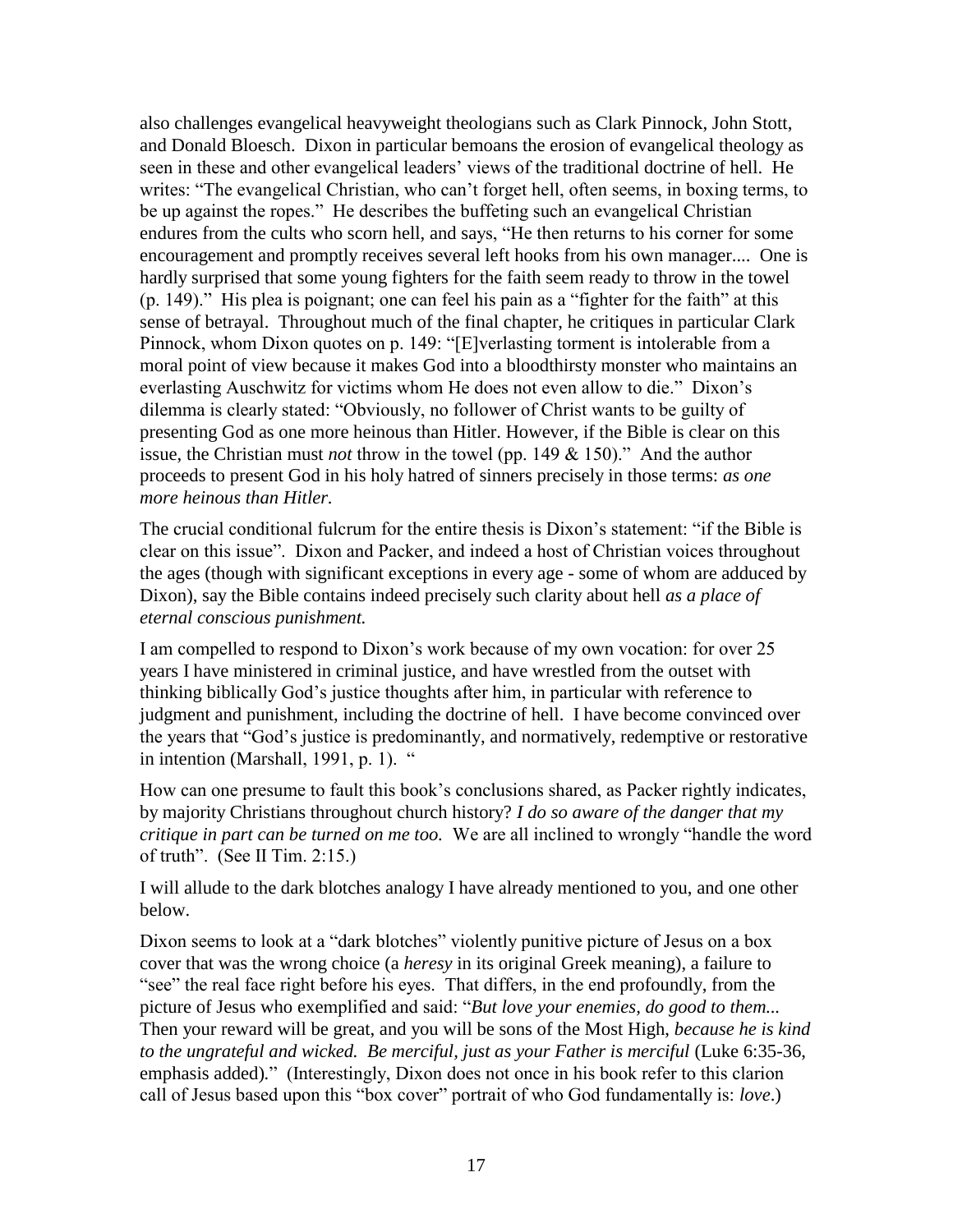Dixon says: "One's doctrine of the final judgment of the wicked is a direct reflection of one's doctrine of God (p. 165)." Indeed. And one's doctrine or *picture* of God - the box cover - is ultimately seen in Jesus (John 1 and Hebrews 1).

Gandhi said of Christians and nonviolence generally, "The only people on earth who do not see Christ and his teachings as nonviolent are Christians." As Richard Hays has been quoted earlier, *it is possible* for "virtually the whole church" (contrary to J.I. Packer) to be wrong. With all due respect, and with profound sadness, it has been wrong about Christian nonviolence. Dixon's "traditional doctrine of hell" is a special category of that same majority Christendom error. The picture on the box of God in Christ for Dixon is *sadly one of ultimate violence*. I suggest that *only* if "Jesus" is a "dark blotches" box cover can one agree with Dixon's assertion: "Jesus is our primary source for the [traditional] doctrine of hell (p. 147)" *The nub of the issue is our picture or vision of God in Christ.*

One evangelical New Testament theologian, in a significant draft manuscript on hell in a forthcoming book on biblical restorative justice (my area of ministry), writes: "Jesus shows that those who think of God in terms of strict distributive or retributive justice *fundamentally misunderstand God* (Matt. 20:1 - 16) (Marshall, 1999, p. 17, emphasis added)." *Yet, I suggest, this is the central "dark blotches" misunderstanding of the picture on the puzzle cover of God in the book under review.* God is depicted as ultimately violently retributive towards the wicked. On the contrary, Marshall, in surveying the biblical evidence, writes in the conclusion of his paper: "For our purposes the point to notice is that God's final word is not retribution but restoration, the recreation of heaven and earth so that sin, suffering, sickness and death are no more (1999, p. 21)." God's ultimate word biblically is, indeed, nonviolent, all-inclusive love, *which subsumes all biblical categories of wrath, judgment and punishment!* I submit gently, but firmly that, to miss that is to miss, simply, the Good News.

The second analogy I mentioned to Dixon is of a document written in Roman script so that an English speaker can read the letters, but the reader does not know a word of the language. It is crucial nonetheless that the reader understand the message in the document. So she phones a friend who speaks the language fluently and reads the document out loud over the phone, seeking an accurate translation. The native language speaker in exasperation finally says that she can barely understand anything at all, *for all the accents seem to fall on the wrong syllables!* In reading Dixon's fifth chapter years ago, and later the entire book, I respectfully submit that he consistently puts the accents on mainly the wrong biblical syllables.

One example suffices: Dixon's central, I believe, misuse in Chapter Five of the story of the rich man and Lazarus to discern explicit details about the nature of eternal punishment for the wicked. He quotes approvingly one author who says: "while it was not Jesus' primary intent here to teach us about the nature of the intermediate state, it is unlikely that He would mislead us on this subject (p. 133)." Really? One could likewise say (and some amazingly do!) that Jesus' teaching in Luke 14:31 ["Or suppose a king is about to go to war against another king. Will he not first sit down and consider whether he is able with ten thousand men to oppose the one coming against him with twenty thousand?"], endorses war despite his repeated nonviolent call to "love your enemies", or his words to the disciples in the Garden of Gethsemane about two swords being enough (Luke 22:38)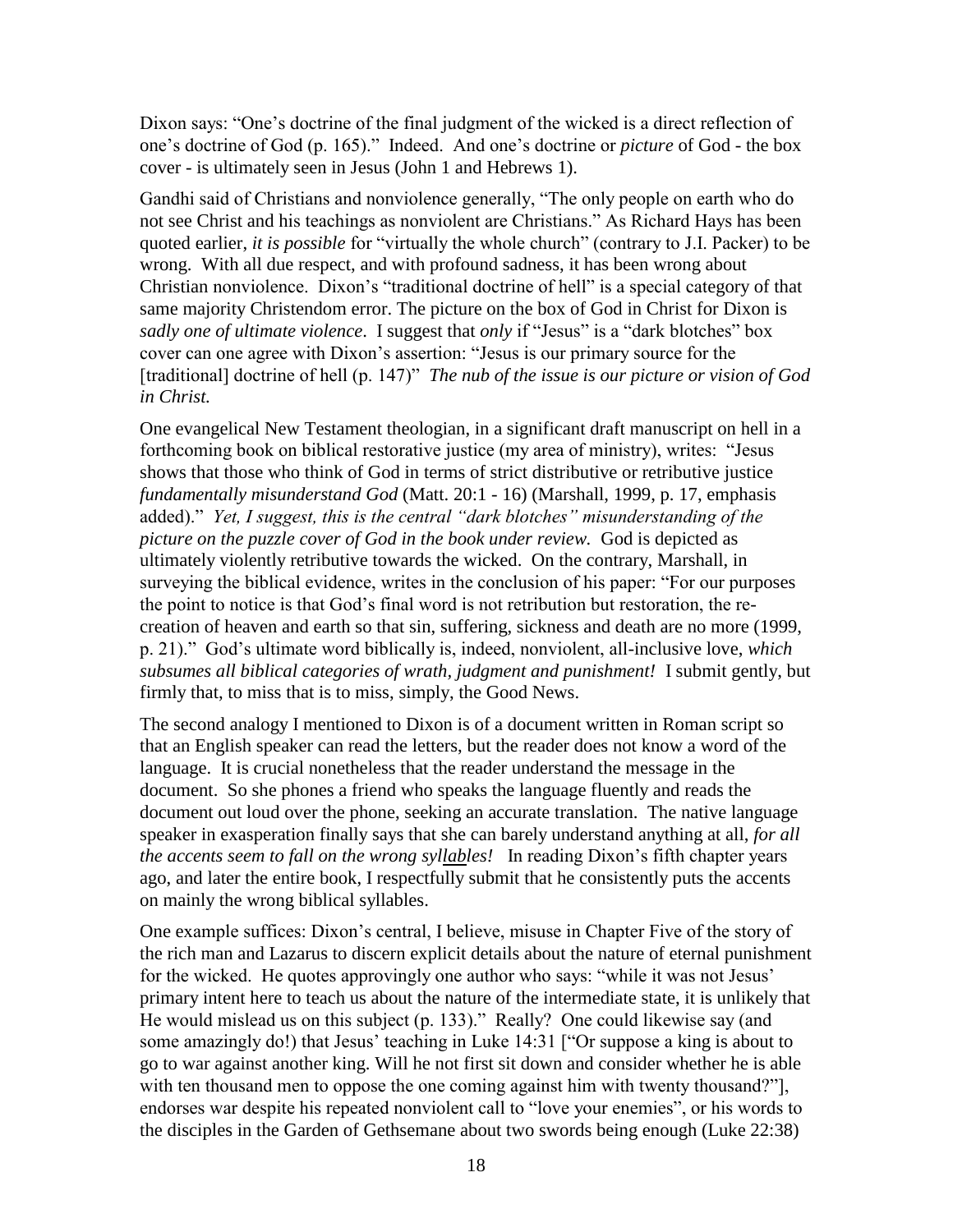was a call for disciples to take up arms despite Matt. 26:52 where Jesus tells Peter to sheathe his sword (thereby disarming the church forever, commented Church Father Tertullian!) Repeatedly, in this reviewer's estimation, Dixon (and yes, most Christians throughout the ages!) puts the accents in the Scriptures he adduces in mostly the wrong places.

In this respect, Chris Marshall says: "But it is crucial to recognize... the *figurative, parabolic nature of the language* used to describe realities which, *ex hypothesi* [by their very nature], lie outside human experience (p. 14)." He then quotes one writer who says: "Such language is 'figurative and connotative rather than denotative and literalistic'.... To imagine some kind of cosmic torture-chamber where the lost suffer endless or prolonged retribution is to miss the figurative, apocalyptic nature of these utterances, as well as the paraenetic or pastoral intention behind them (p. 14)." I contend that Dixon sustains just such a profound misreading of biblical texts throughout his entire book.

So Marshall urges with reference to specific details about the fate of those who reject God that "Perhaps a humble agnosticism is the wisest option..." Neither Jesus nor Paul supply specifics about the fate of the wicked, concludes Stephen Travis (1986). Neither should we. *And therefore I will not speculate further*. I do not have an alternative view. God knows, and that is enough! That Dixon presses the biblical texts beyond what they were meant to bear seems a singularly consistent fault of his hermeneutic. It is so often what non-Christian cults do - ironically enough given his critique of the cults' critique of traditional Christian teachings on hell!

But Dixon will have none of this, and writes an entire treatise based upon a consistent misreading of the founding texts. How can this be? A book-length treatment of precisely this issue with reference to misguided Christian retributive views in criminal justice is Timothy Gorringe's *God's Just Vengeance* (1996). At one point Gorringe asks, with reference to a pervasive and lengthy Christian tradition of retributive views towards "criminals": "How is it that the question whether the law might be wrong, or even wicked, does not arise for these good Christian people (p. 5)?" Likewise, Father George Zabelka, Chaplain to the 1945 Hiroshima and Nagasaki atomic bomb squadrons, upon repentance for blessing the murder of hundreds of thousands in an instant, wrote that the just war theory is "something that Christ never taught nor hinted at." Yet almost all Christians have embraced just war and retributive justice theories throughout much of the Christian era. *Why, when it is biblically so unfounded?*

Similarly, while we both acknowledge that we follow the same Lord and equally take seriously the Bible, I could wish that Dixon would ponder more what he allows is at least possible, *that biblically the traditional view of hell* "might also be erroneous (p. 173)."In Jesus' direct allusions to hell, not once are "unbelievers" in view, but always the religiously self-righteous. Disturbingly, Douglas Frank, an evangelical author (1986), characterizes evangelicalism as centrally prone towards being pharasaical. "We are the Phasrisees of our time, if anyone is.", he writes (p. 229). A Baptist pastor friend puts it tellingly: "Every Sunday in the pulpit I stand in danger of leading my flock to hell!"

In this reviewer's estimation, what is lacking in Dixon's reading of the biblical texts *is a Gospel imagination overwhelmed by grace*, which leads to a consequent theology of the subversion of all retribution and violence in God and humans. In short: Christian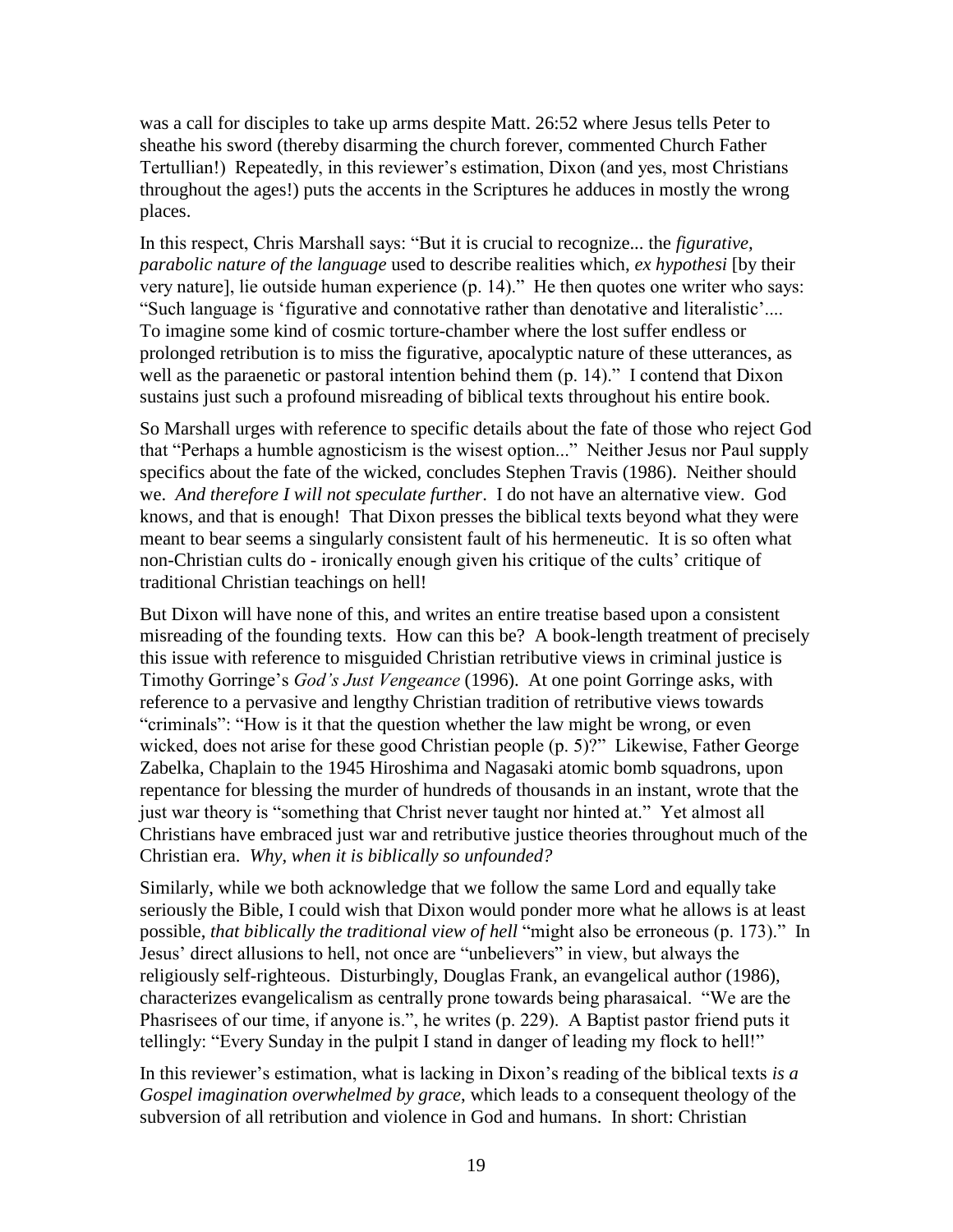conversion is wanted. Like the White Witch in C.S. Lewis' *The Lion, The Witch, and the Wardrobe*, Dixon seems unaware of the "deeper (James called it "royal" - James 2:8) law" of love on which "hang all the Law and the Prophets (Matt. 22:34 - 40)." We sing after all "Amazing Grace", not "Amazing Justice", Debbie Morris points out at the end of her gripping story, *Forgiving the Dead Man Walking* (1998). She gets it, Dixon does not. It is apparently that stark. This is what Jesus often spoke of such as in Matt. 13:13ff (and elsewhere): "This is why I speak to them in parables: 'Though seeing, they do not see; though hearing, they do not hear or understand.'".

In Dixon's reading, grace seems to have been arrested mid-stream in favour of a horrible retributive justice for the wicked - which is exactly mercy's inversion. The author in interpreting Scripture on hell looks like the man in Matt. 18 who was forgiven an overwhelming debt, *yet doesn't get it at all*, and withholds forgiveness at the first opportunity! In reality, the text shows that the "forgiven" man apparently didn't really experience forgiveness. Or he would have been forgiving towards even the "ungrateful and wicked (Luke 6:35)". Again, Dixon presents like Jonah who becomes furious at God for showing mercy to Ninevah. Yet, Jesus taught, a "greater [in mercy] than Jonah is here {Matt. 12:41)!" Or the author sounds like the elder brother in the "Prodigal Father" story (Luke 15:11ff) who just cannot fathom the Father's unconditional mercy towards the wicked son.

Dixon seemingly has no categories for a consistent hermeneutic of grace. In his theology, *God's grace is for a moment, but his wrath endures forever*, to invert Psalm 30:5. Sadly, he, and many interpreters like him, appear, like Saul, to have "given approval (Acts 8:1)" to the same sacrificial violence that Jesus castigated in Matt. 23:33 - 35: "You snakes! You brood of vipers! How will you escape being condemned to hell? Therefore I am sending you prophets and wise men and teachers. Some of them you will kill and crucify; others you will flog in your synagogues and pursue from town to town. And so upon you will come all the righteous blood that has been shed on earth, from the blood of righteous Abel to the blood of Zechariah son of Berekiah, whom you murdered between the temple and the altar." Jesus also *fell victim to this same violence!*

As Marshall says: "Throughout Christian history, the fear of being consigned to hell by a truly merciless God has fuelled and justified all manner of horrific violence (p. 6)." Dixon writes, in apparent approval of one such instance of "horrific violence", the Gulf War: "A brave journalist who was in Baghdad when the bombs landed, cried out in his television report, 'I have been in *hell!'* As horrible as war is we would have to say to him, 'No, you haven't. If we understand Jesus correctly, war is only a small foreshadowing of that final condition of the forsaken (p. 14)."

The grand and joyous paradox of the Gospel, for those with eyes to see the wildly liberating "picture on the box cover" is: *God's final judgment is his mercy!* - just as the doctrine of original sin is a post-resurrection Christian doctrine of grace and forgiveness.

No contemporary biblical theologian this reviewer has read captures this eschatological insight better in fact than James Alison in *Raising Abel* (1996). The book is a sustained call for Christians through conversion to acquire an "eschatological imagination" that subverts ultimately an unchristian "apocalyptic imagination" such that "The percpetion that God is love has a specific content which is absolutely incompatible with any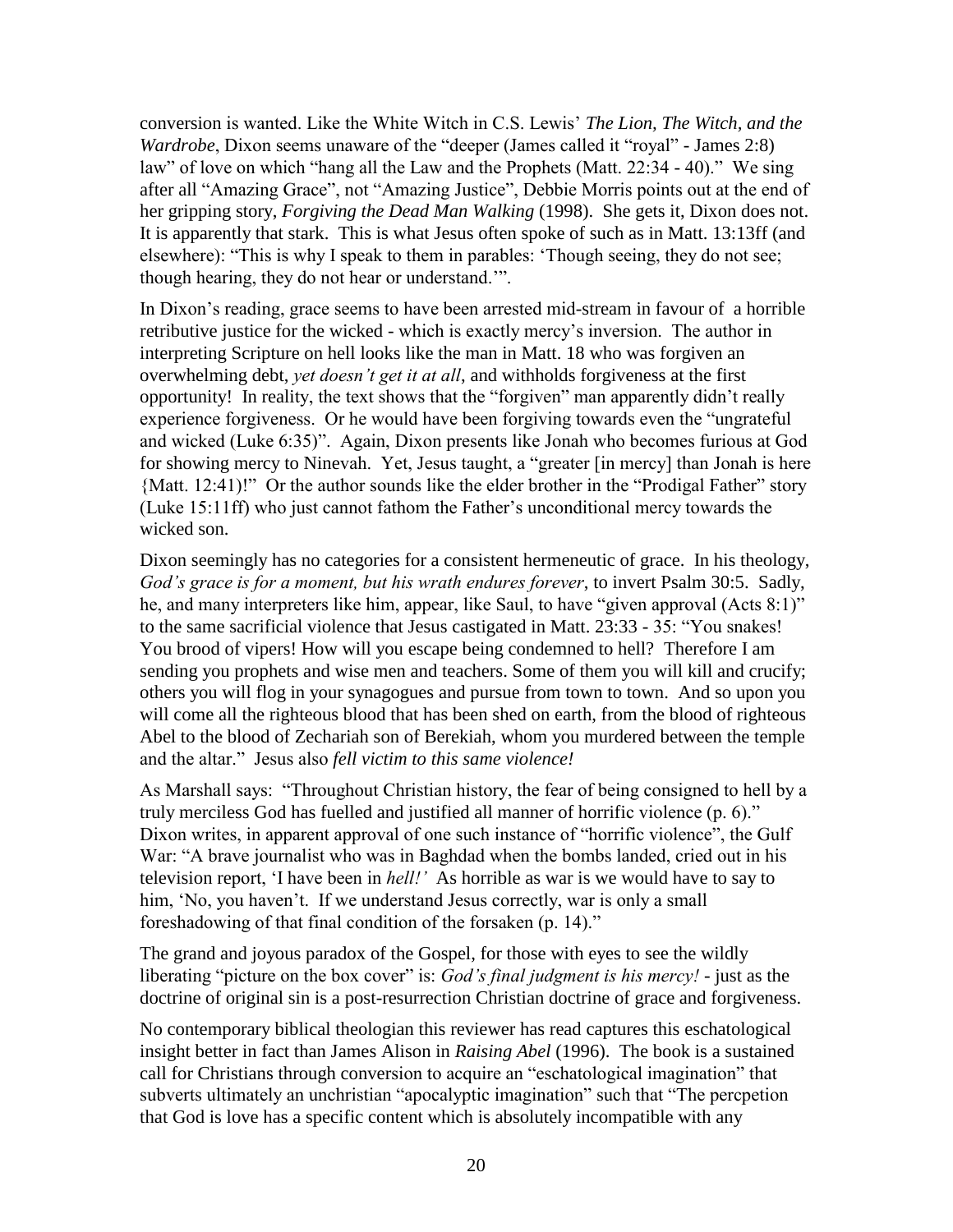perception of God as involved in violence, separation, anger, or exclusion (p. 48)." Therefore, "The commonly held understanding of hell remains strictly within the apocalyptic imagination, that is, it is the result of a violent separation between the good and the evil worked by a vengeful god. It seems to me that if hell is understood thus, we have quite simply not understood the Christian faith; and the Christian story, instead of being the creative rupture in the system of this world, has come to be nothing less than its sacralization. That is, the good news which Jesus brought has been quite simply lost (p.  $175$ )."

In the end, the greatest critique of Dixon's thesis is simply this: *there is biblically no "other side of the good news"!* There is Good News, period! Hell too is embraced by God's love. Dixon presents a "gospel" without good news that reads, *à la Four Spiritual Laws*, thus: "God loves you, and has a wonderful plan for your life... *But if you don't buy in before death, God hates you, and has a horrible plan for your after-life!*" No genuine love affair human or divine is imaginable with that kind of time-limited vicious threat hanging over one's head.

I could wish Dixon on this issue would return to Scripture with eyes to see and ears to hear - and recover a truly Gospel-soaked "eschatological imagination". Chris Marshall, in personal comment to me wrote similarly: "I did have a look at Dixon's book …. What a depressing piece!! It illustrates the problems in pulling out a single theme for analysis in isolation from the larger context of the biblical story (May 9, 1999, E-mail correspondence)."

There is ultimately no room for Dixon's thesis in the biblical Good News that is shot through with God's "Amazing Grace" - how sweet the sound! Dixon consistently gives grace a terribly sour note! I suggest he is not compelled to his view by biblical evidence but by a misguided hermeneutic: the wrong "box cover". Biblically, God's love *is* the ultimate word, and judgment and redemption equally are subsumed under that love. In the end, "mercy triumphs over judgment (James 2:13)!" in an amazing paradox of grace whereby God is both "just and justifier" (Rom. 3:26). For, as Jesus said repeatedly (Matt. 9:13 and 12:7): "I desire mercy, not sacrifice."

I call on Dixon, Packer, and all who hold to an ostensibly sub-Christian, though longstanding "traditional doctrine of hell": "Go and learn what this means: 'I desire mercy, not sacrifice.' (Matt. 9:13)." Such a call is above all a call to *conversion.* 

[**Story**: I feel a personal sadness in critiquing Dixon's conclusions. On p. 178, he writes: "A former missionary friend, who has since moved away from the traditional doctrine of hell, said to me that 'God's *penultimate* word is *wrath*, but His *ultimate* word is *love*.'" I am that "former missionary friend". We served together doing evangelism in West Berlin from 1972 to 1974. The author's rejoinder to my statement was: "We would have to disagree (p. 178)". "We" did disagree at the time he was writing his book when I visited him; we disagreed after he gave me Chapter Five to read in manuscript form; we still disagreed in subsequent correspondence. ]

# *Finding Our True Selves and Jesus Invariably in the Other*

The trinitarian doctrine of God's creation of humanity suggests a self connected always to the other. Not an "autonomous self", rather a "person-in-community" is the biblical view of who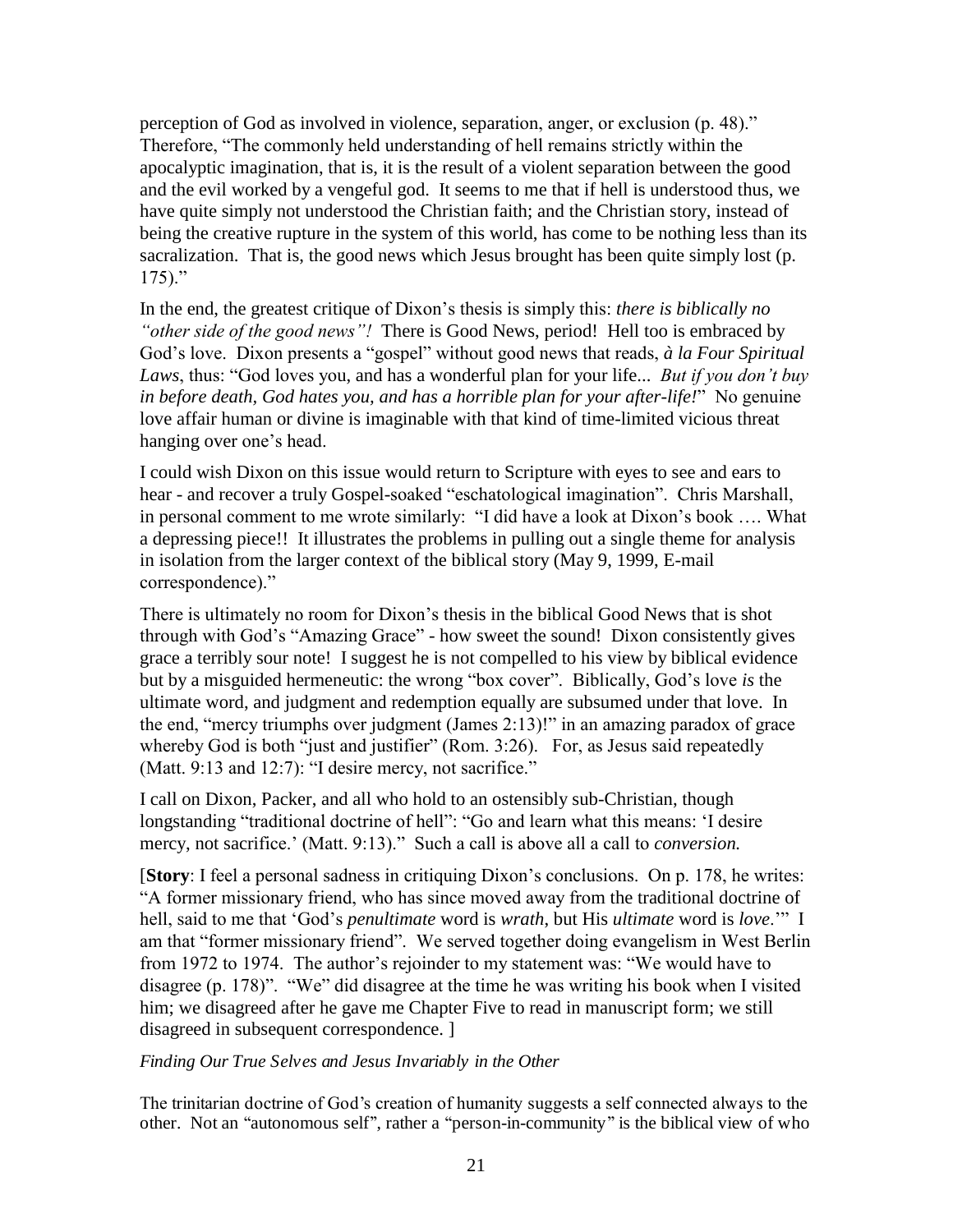humans are. An ''individual self'' is in fact a biblical oxymoron, a contradiction. We are not ourselves until we find ourselves in the other is the biblical perspective. Jesus simply upped the ante: he said finding ourselves in the other is still heresy (a false choice) if it does not move beyond nepotism (me and mine first). The test case for Jesus of a person's becoming a true self is love of enemy. Failure in this is, he taught, *metaphysical suicide*. Further, Jesus made it clear that becoming our true selves happens only as we discover Jesus in the other. Put differently: finding Jesus means finding our true selves. It also means it is impossible to find Jesus if we do not find ourselves in the other, supremely in the enemy. Failure to love the neighbour/enemy therefore is failure to love Jesus and ourselves.

The biblical view is that we are created in God's image as persons-in-community, as God is a community of dynamic love between Father, Son, and Spirit from before creation. When we are called to ''love our neighbour as ourselves'', it means, ''You shall love your neighbour *as being your own self* .'' Your neighbour is your true self. You have no self in yourself. And Jesus pushed the bounds of who is the neighbour to the limit to include the enemy. Further, the teaching from Matt. 25 (31ff) is that Christ is invariably to be found ''in the least of these'' - in any and every neighbour without exception, in any and all enemies without exception. Love in the New Testament is the ceaseless attempt to make the enemy a friend, to try without limit to draw a circle of inclusion around the other.

# *Therefore a ''Christian soldier'', a ''Christian executioner'', or any kind of ''Christian-*cum*destroyer-of-neighbour/enemy'' is a contradiction in terms, or, baldly stated: a heresy*.

So much of the Christian evangelistic enterprise is precisely that: a false call and choice or decision ("heresy" in the original Greek connotation) to "come to Jesus" independent of the call to "come to ourselves" (what the prodigal son did) precisely in the neighbour, the enemy. As two similar poles of a magnet repel each other, so does the call and decision to come to Jesus contradict any independence from the call to love the neighbour, love the enemy. For there are two great commands, not one: to love God *and* neighbour/enemy. When the evangelistic call stops at loving Jesus, it is a heresy, as surely as judgment without similar offer of grace and forgiveness is a Christian travesty. It is biblically impossible to come to Jesus without coming to the other, supremely the enemy. Failure to believe *and* destroying the enemy are equally denials of the faith.

#### *Conclusion: Is Violence Master of Us All?*

In the third chapter of *Embodying Forgiveness* (Jones, 1995), ''Forgiveness Eclipsed'' Jones asks whether violence is the master of us all. He tells the true story of a Catholic priest, Maximilian Kolbe, who on July 30, 1941, in Auschwitz concentration Camp, stepped forward to offer himself for punishment of starvation by death in place of one of ten who were so sentenced. As the days ground on, and all the men slowly starved, the priest consistently responded to fellow captives and captors alike with love and forgiveness. His actions increasingly inspired his fellow captives and unnerved the captors. His refusal to submit to, and thus reproduce, violence, became recognized as a growing threat to the Nazis. On the 16th day, the Nazis killed the priest, since he was so subversive to the good order of the Camp. In the fictionalized novel about this true story, entitled *Orbit of Darkness*, one character says: ''Those who give up their lives, at least in principle, become more dangerous to the Germans than planes or tanks. *They become the ultimate weapon* ([p. 249], Jones*,*  1995, pp. 91ff, italics added).'' Interestingly, Kolbe has since been canonized by the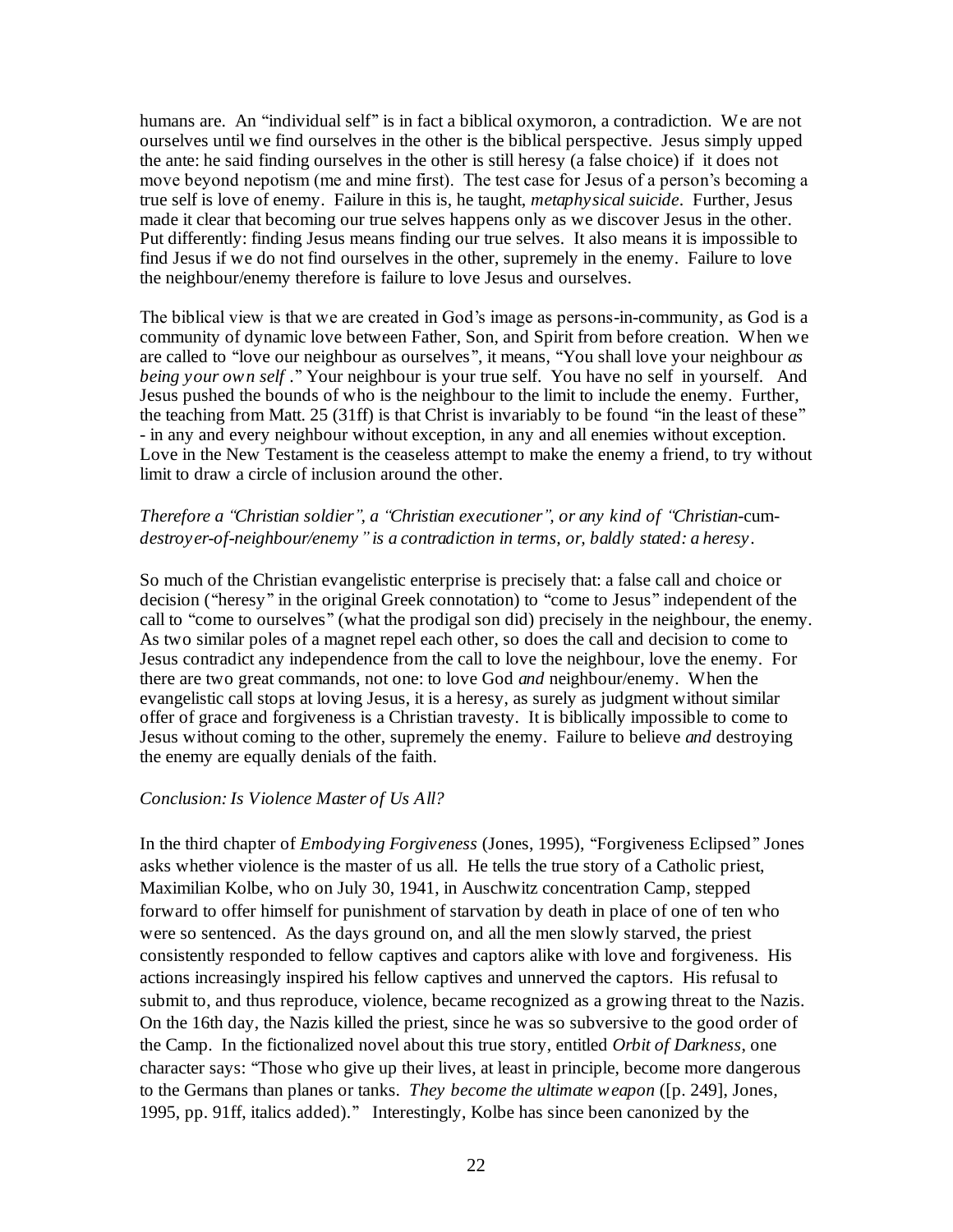### Catholic Church.

This is precisely the Apostle Paul's thesis in 2 Cor 10:4-5, as quoted earlier: *The weapons we fight with are not the weapons of the world. On the contrary, they have divine power to demolish strongholds. W e demolish arguments and every pretension that sets itself up against the knowledge of God, and we take captive every thought to make it obedient to Christ.* 

The weapons Christians wield are subversive to the core of every cultural institution known to human history, caught in endless spirals of scapegoating violence. On the one hand there is the *wisdom of the world* that is *foolishness in God's sight*. On the other, *there is the wisdom of the Gospel* that is *the most potent subversive force in human history***.**

As Walter Wink has taught us, the Nazis were defeated indeed, but Nazism called forth a response of violence so identical to the *spirit* of Nazism that we have reaped the whirlwind of violence in the West ever since. We became what we hated in the Nazis. The indiscriminate slaughter of hundreds of thousands of German and Japanese civilians through incendiary bombing raids on civilian targets in hundreds of German and Japanese cities, topped off by the dropping of two atomic bombs spelling instant death for multiplied thousands of noncombatants, is overwhelming witness to that horrible reality.

Christians are called to be *now*, what the world is meant to become *then.* We are called to lives "lived on eschatological edge (Johnson, 1986, p. 265)." Living the end now. And what is that end? Listen to Isaiah 11:6-9:

*The wolf will live with the lamb, the leopard will lie down with the goat, the calf and the lion and the yearling together; and a little child will lead them. The cow will feed with the bear, their young will lie down together, and the lion will eat straw like the ox. The infant will play near the hole of the cobra, and the young child put his hand into the viper's nest. They will neither harm nor destroy on all my holy mountain, for the earth will be full of the knowledge of the LORD as the waters cover the sea.*

Amen!

# **References**

Alison, James (1996). *Raising Abel: The Recovery of the Eschatological Imagination*, New York: Crossroad.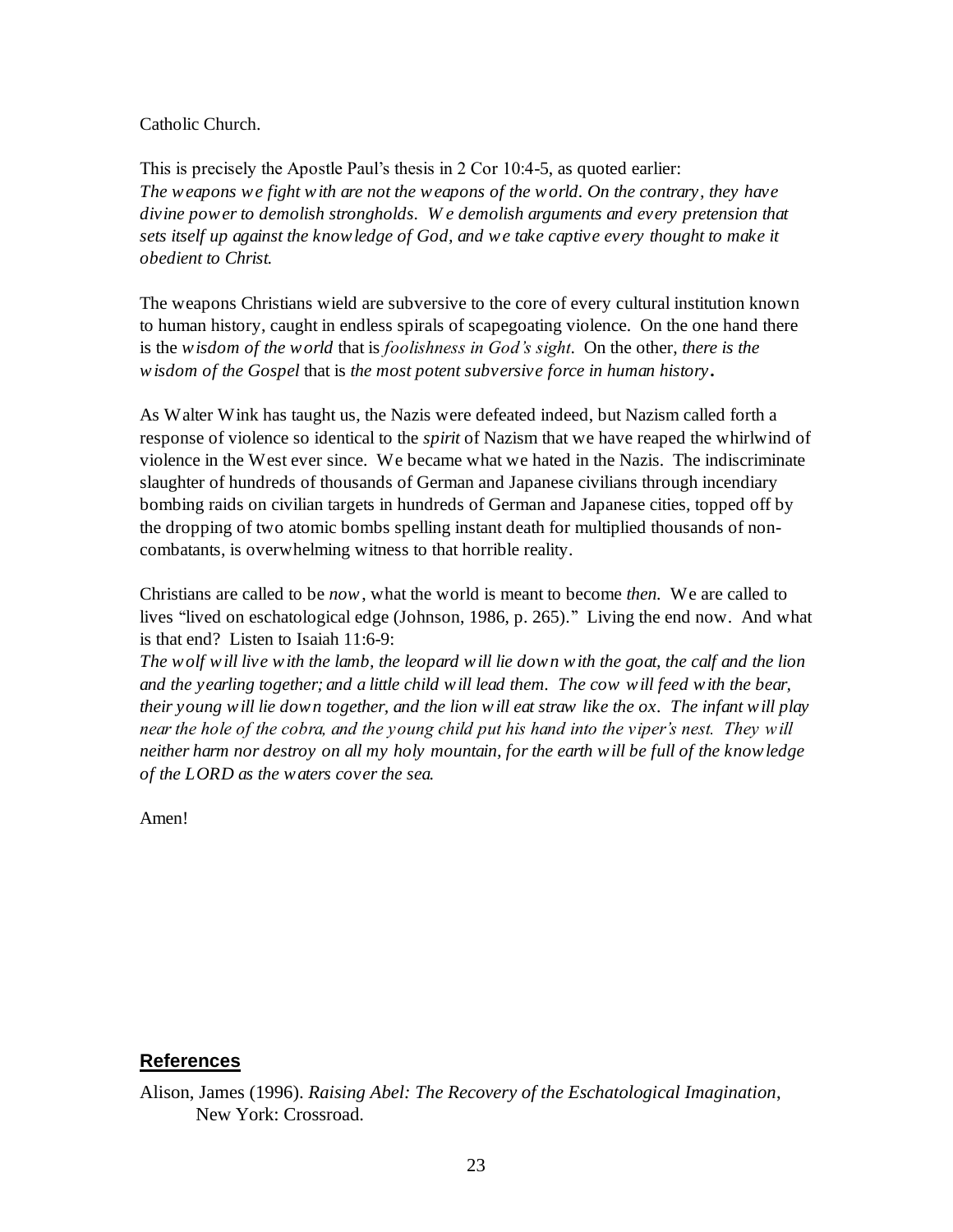- Anderson, Paul N. (1994). "Jesus and Peace", *The Church's Peace Witness*, Ed. Marlin E. Miller & Barbara Nelson Gingerich, Grand Rapids: William B. Eerdmans Publishing Company.
- Aquinas, St. Thomas (1988) *On Law, Morality, and Politics*, William P. Baumgarth and Richard J. Regan, eds., Indianapolis: Hackett Publishing Company.
- Barbé, Dominique. 1989. *A Theology of Conflict: and other writings on Nonviolence*, New York: Orbis Press.
- Bellinger, Charles K. (forthcoming). *The Geneology of Violence*, Oxford: Oxford University Press.
- Boersma, Hans (1999). *The Feet of God: In Stomping Boots or Dancing Shoes?: The Trinity as Answer to Violence*, Geneva Society Lamblight Lecture Series, Trinity Western University, September, 1999; since published in *Canadian Evangelical Review* 18 (1999), pp. 2-18.
- Dixon, Dixon (1992). *The Other Side of the Good News: Confronting the Contemporary Challenges to Jesus' Teachings on Hell*, Wheaton: BridgePoint.
- Dowley, Tim, ed. (1995) *Introduction to the History of Christianity*, Minneapolis: Fortress Press.
- Frank, Douglas W. (1986). *Less Than Conquerors: How Evangelicals Entered the Twentieth Century*, Grand Rapids: William B. Eerdmans Publishing Company.
- Gabor, Thomas (1994). *'Everybody Does It!': Crime By the Public*, Toronto: University of Toronto Press.
- Gorringe, Timothy (1996). *God's Just Vengeance: Crime, violence and the rhetoric of salvation*, Cambridge: Cambridge University Press.
- Hays, Richard B. (1996). *The Moral Vision of the New Testament: A Contemporary Introduction to New Testament Ethics*, New York: HarperSanFrancisco.
- Johnson, Luke Timothy (1986). *The Writings of the New Testament: An Interpretation*, Philadelphia: Fortress Press.
- Jones, L. Gregory (1995). *Embodying Forgiveness: A Theological Analysis*, Grand Rapids: William B. Eerdmans Publishing Company.
- Litwack, Leon F. (1996) "Civil War, American," *Microsoft Encarta96 Encyclopedia*, Seattle: Microsoft Corporation.